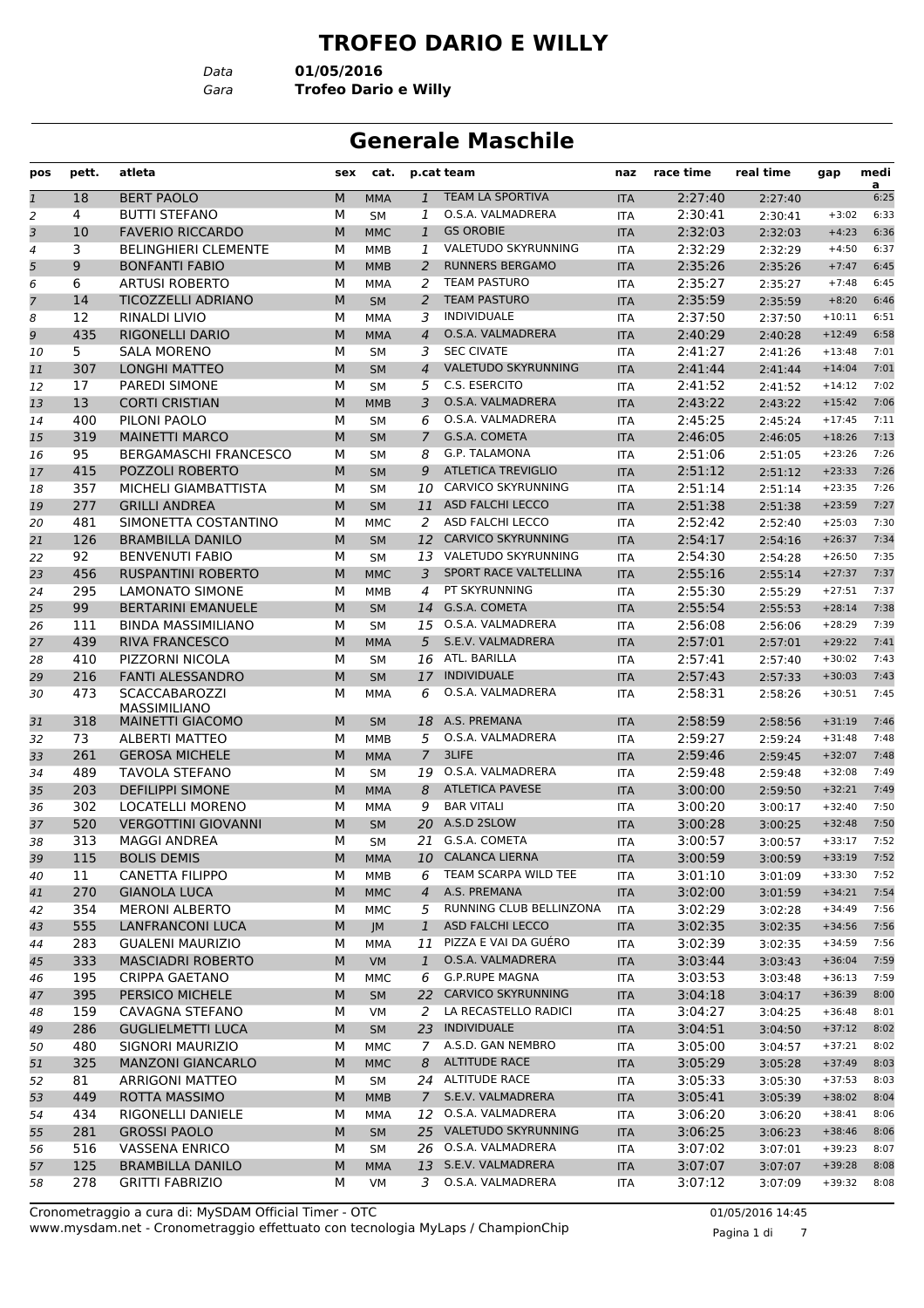| pos | pett. | atleta                        | sex | cat.        |                | p.cat team                   | naz        | race time | real time | gap      | medi<br>a |
|-----|-------|-------------------------------|-----|-------------|----------------|------------------------------|------------|-----------|-----------|----------|-----------|
| 59  | 497   | <b>TOCCHETTI LUCA</b>         | M   | <b>MMB</b>  | 8              | <b>SEC CIVATE</b>            | <b>ITA</b> | 3:07:18   | 3:07:16   | $+39:39$ | 8:08      |
| 60  | 366   | <b>MONTI FLORIANO</b>         | M   | <b>MMB</b>  | 9              | VALETUDO SKYRUNNING          | <b>ITA</b> | 3:07:47   | 3:07:46   | $+40:07$ | 8:09      |
| 61  | 183   | <b>COPELLI MASSIMILIANO</b>   | M   | <b>MMB</b>  | 10             | <b>ATLETICA BARILLA</b>      | <b>ITA</b> | 3:08:10   | 3:08:09   | $+40:31$ | 8:10      |
| 62  | 228   | <b>FEUDO CRISTIAN</b>         | M   | <b>MMC</b>  | 9              | <b>KINOMANA</b>              | <b>ITA</b> | 3:08:11   | 3:08:10   | $+40:32$ | 8:10      |
| 63  | 409   | PIZZOLATO MANUEL              | M   | <b>SM</b>   | 27             | <b>EVOLUTION SPORT TEAM</b>  | <b>ITA</b> | 3:08:15   | 3:08:12   | $+40:36$ | 8:10      |
| 64  | 266   | <b>GHISLANZONI RICCARDO</b>   | М   | MMA         | 14             | ASD FALCHI LECCO             | <b>ITA</b> | 3:08:18   | 3:08:09   | $+40:39$ | 8:10      |
| 65  | 292   | KASTENBERG GERRIT JAN         | M   | <b>SM</b>   | 28             | SEVEN CHILLS RUNNING TEAM    | <b>ITA</b> | 3:08:23   | 3:08:23   | $+40:44$ | 8:11      |
| 66  | 128   | <b>BRAMBILLA MASSIMO</b>      | М   | <b>VM</b>   | 4              | <b>CARVICO SKYRUNNING</b>    | <b>ITA</b> | 3:08:29   | 3:08:23   | $+40:50$ | 8:11      |
| 67  | 77    | <b>ALOUA' VALENTINO</b>       | M   | <b>MMB</b>  | 11             | <b>INDIVIDUALE</b>           | <b>ITA</b> | 3:08:29   | 3:08:26   | $+40:50$ | 8:11      |
| 68  | 100   | <b>BERTI GABRIELE</b>         | M   | <b>SM</b>   | 29             | <b>HAPPY RUNNER CLUB</b>     | <b>ITA</b> | 3:08:57   | 3:08:50   | $+41:18$ | 8:12      |
| 69  | 303   | <b>LOMBARDINI LUCA</b>        | M   | <b>MMB</b>  | 12             | O.S.A. VALMADRERA            | <b>ITA</b> | 3:09:03   | 3:08:55   | $+41:23$ | 8:12      |
| 70  | 348   | <b>MEOLI ANDREA</b>           | M   | MMB         | 13             | EVOLUTION SPORT TEAM         | <b>ITA</b> | 3:09:29   | 3:09:26   | $+41:49$ | 8:14      |
| 71  | 83    | <b>BALBIANI OSCAR</b>         | M   | <b>MMC</b>  | 10             | S.E.V. VALMADRERA            | <b>ITA</b> | 3:10:10   | 3:10:08   | $+42:30$ | 8:15      |
| 72  | 353   | <b>MERLO FRANCESCO</b>        | М   | <b>SM</b>   | 30             | O.S.A. VALMADRERA            | <b>ITA</b> | 3:11:22   | 3:11:12   | $+43:42$ | 8:18      |
| 73  | 350   | <b>MERELLI GABRIELE</b>       | M   | <b>SM</b>   | 31             | <b>CARVICO SKYRUNNING</b>    | <b>ITA</b> | 3:11:44   | 3:11:39   | $+44:05$ | 8:19      |
| 74  | 251   | <b>GALBUSERA ALESSANDRO</b>   | M   | <b>MMC</b>  | 11             | O.S.A. VALMADRERA            | <b>ITA</b> | 3:12:02   | 3:11:59   | $+44:22$ | 8:20      |
| 75  | 124   | <b>BOTTA' MATTEO</b>          | M   | <b>MMC</b>  | 12             | <b>TEAM VALTELLINA ASD</b>   | <b>ITA</b> | 3:12:04   | 3:12:03   | $+44:25$ | 8:20      |
| 76  | 231   | <b>FINARDI CRISTIAN</b>       | М   | <b>MMB</b>  | 14             | <b>TEAM PASTURO</b>          | <b>ITA</b> | 3:12:05   | 3:12:05   | $+44:26$ | 8:21      |
| 77  | 306   | <b>LONGHI GIACOMO</b>         | M   | <b>SM</b>   |                | 32 G.S.A. COMETA             | <b>ITA</b> | 3:12:35   | 3:12:33   | $+44:55$ | 8:22      |
| 78  | 512   | VALSECCHI GIAMPAOLO           | М   | <b>VM</b>   | 5              | <b>GS AVIS OGGIONO</b>       | <b>ITA</b> | 3:12:55   | 3:12:54   | $+45:15$ | 8:23      |
| 79  | 309   | <b>LORELLO IVAN</b>           | M   | <b>MMA</b>  | 15             | NUOVA ATLETICA SAMVERGA      | <b>ITA</b> | 3:12:59   | 3:12:52   | $+45:20$ | 8:23      |
| 80  | 212   | <b>DRIZA DRITAN</b>           | M   | <b>SM</b>   | 33             | <b>INDIVIDUALE</b>           | <b>ITA</b> | 3:13:21   | 3:13:14   | $+45:41$ | 8:24      |
| 81  | 334   | <b>MASCIADRI STEFANO</b>      | M   | <b>MMC</b>  | 13             | O.S.A. VALMADRERA            | <b>ITA</b> | 3:13:28   | 3:13:26   | $+45:49$ | 8:24      |
| 82  | 116   | <b>BOLIS DIEGO</b>            | M   | <b>SM</b>   | 34             | EVOLUTION SPORT TEAM         | <b>ITA</b> | 3:13:35   | 3:13:33   | $+45:56$ | 8:24      |
| 83  | 72    | <b>ALBERTI FRANCESCO</b>      | M   | <b>MMC</b>  | 14             | <b>OSG GUANZATE</b>          | <b>ITA</b> | 3:14:00   | 3:13:59   | $+46:20$ | 8:26      |
| 84  | 171   | <b>COLLI RUDY</b>             | M   | <b>MMB</b>  | 15             | TEAM VALTELLINA ASD          | <b>ITA</b> | 3:14:29   | 3:14:25   | $+46:50$ | 8:27      |
| 85  | 206   | <b>DELL'ORO ANDREA</b>        | M   | <b>SM</b>   | 35             | <b>INDIVIDUALE</b>           | <b>ITA</b> | 3:14:50   | 3:14:45   | $+47:11$ | 8:28      |
| 86  | 316   | <b>MAGNI JARNO</b>            | M   | <b>SM</b>   | 36             | <b>VALSASSINA TRAIL TEAM</b> | <b>ITA</b> | 3:14:51   | 3:14:50   | $+47:12$ | 8:28      |
| 87  | 331   | <b>MARVEGGIO FABRIZIO</b>     | M   | <b>MMC</b>  | 15             | <b>TEAM OTC</b>              | <b>ITA</b> | 3:14:54   | 3:14:49   | $+47:14$ | 8:28      |
| 88  | 257   | <b>GEROSA ANGELO</b>          | М   | <b>VM</b>   | 6              | <b>TEAM PASTURO</b>          | <b>ITA</b> | 3:14:57   | 3:14:57   | $+47:17$ | 8:28      |
| 89  | 254   | <b>GALLI CLAUDIO</b>          | M   | <b>MMA</b>  | 16             | I BOCIA VERANO BRIANZA       | <b>ITA</b> | 3:15:09   | 3:14:58   | $+47:29$ | 8:28      |
| 90  | 404   | PIROVANO PAOLO                | М   | <b>MMC</b>  | 16             | <b>INDIVIDUALE</b>           | <b>ITA</b> | 3:15:18   | 3:15:15   | $+47:38$ | 8:29      |
| 91  | 304   | <b>LONGHI DAVIDE</b>          | M   | <b>MMC</b>  | 17             | O.S.A. VALMADRERA            | <b>ITA</b> | 3:15:24   | 3:15:22   | $+47:45$ | 8:29      |
| 92  | 224   | <b>FERRARIO DANIELE</b>       | M   | <b>MMB</b>  | 16             | <b>AC PAGNANO</b>            | <b>ITA</b> | 3:15:27   | 3:15:19   | $+47:47$ | 8:29      |
| 93  | 197   | <b>CURIONI ROBERTO</b>        | M   | VM          | $\overline{7}$ | O.S.A. VALMADRERA            | <b>ITA</b> | 3:16:31   | 3:16:31   | $+48:52$ | 8:32      |
| 94  | 362   | <b>MILESI GIORGIO</b>         | М   | <b>VM</b>   | 8              | O.S.A. VALMADRERA            | <b>ITA</b> | 3:16:34   | 3:16:33   | $+48:55$ | 8:32      |
| 95  | 217   | <b>FANTI MASSIMO</b>          | M   | <b>SM</b>   | 37             | <b>INDIVIDUALE</b>           | <b>ITA</b> | 3:17:05   | 3:16:55   | $+49:26$ | 8:33      |
| 96  | 455   | <b>RUSCONI MARCO</b>          | М   | JМ          | 2              | O.S.A. VALMADRERA            | <b>ITA</b> | 3:17:21   | 3:17:14   | $+49:42$ | 8:34      |
| 97  | 86    | <b>BARONI ANTONIO</b>         | M   | <b>O60M</b> | $\mathbf{1}$   | VALETUDO SKYRUNNING          | <b>ITA</b> | 3:18:12   | 3:18:10   | $+50:33$ | 8:36      |
| 98  | 243   | <b>FRIGERIO EMANUELE</b>      | М   | SM          |                | 38 O.S.A. VALMADRERA         | ITA        | 3:18:35   | 3:18:32   | $+50:55$ | 8:37      |
| 99  | 437   | RIPAMONTI TIZIANO             | M   | SM          |                | 39 TEAM PASTURO              | <b>ITA</b> | 3:18:38   | 3:18:38   | $+50:59$ | 8:38      |
| 100 | 242   | <b>FRIGENI CESARE</b>         | м   | MMA         |                | 17 CARVICO SKYRUNNING        | ITA        | 3:19:06   | 3:19:03   | $+51:26$ | 8:39      |
| 101 | 396   | PESENTI GIACOMO               | M   | VM          |                | 9 ASD FO' DI PE              | <b>ITA</b> | 3:19:08   | 3:19:06   | $+51:29$ | 8:39      |
| 102 | 355   | <b>MERONI MASSIMILIANO</b>    | М   | MMA         |                | 18 SEC CIVATE                | ITA        | 3:19:16   | 3:19:08   | $+51:37$ | 8:39      |
| 103 | 174   | <b>COLOMBO ALBERTO</b>        | M   | <b>MMC</b>  |                | 18 INDIVIDUALE               | <b>ITA</b> | 3:19:50   | 3:19:46   | $+52:10$ | 8:41      |
| 104 | 113   | <b>BOFFELLI FABIO</b>         | М   | SΜ          |                | 40 O.S.A. VALMADRERA         | ITA        | 3:20:05   | 3:20:03   | $+52:25$ | 8:41      |
| 105 | 312   | <b>MAFFIULETTI FEDERICO</b>   | M   | <b>VM</b>   |                | 10 ALTITUDE RACE             | <b>ITA</b> | 3:20:16   | 3:20:14   | $+52:37$ | 8:42      |
| 106 | 419   | PROSERPIO CARLO               | м   | MMB         |                | 17 INDIVIDUALE               | <b>ITA</b> | 3:20:19   | 3:20:11   | $+52:40$ | 8:42      |
| 107 | 530   | <b>VITALI OLIVIERO</b>        | M   | SM          |                | 41 ARIES COMO ATHLETIC TEAM  | <b>ITA</b> | 3:20:22   | 3:20:20   | $+52:43$ | 8:42      |
| 108 | 466   | SAMA' RICCARDO                | М   | <b>MMA</b>  |                | 19 O.S.A. VALMADRERA         | ITA        | 3:20:45   | 3:20:42   | $+53:06$ | 8:43      |
| 109 | 102   | <b>BERTOLDINI GIOVANNI</b>    | M   | <b>VM</b>   |                | 11 A.S. PREMANA              | <b>ITA</b> | 3:21:05   | 3:20:59   | $+53:26$ | 8:44      |
| 110 | 211   | DOZIO MAURO                   | м   | <b>MMC</b>  |                | 19 O.S.A. VALMADRERA         | ITA        | 3:21:17   | 3:21:07   | $+53:38$ | 8:44      |
| 111 | 142   | <b>CANALI GIUSEPPE</b>        | M   | <b>MMA</b>  |                | 20 S.E.V. VALMADRERA         | <b>ITA</b> | 3:21:58   | 3:21:50   | $+54:19$ | 8:46      |
| 112 | 310   | <b>MACONI MASSIMO</b>         | м   | MMC         |                | 20 BAR VITALI                | ITA        | 3:21:58   | 3:21:55   | $+54:19$ | 8:46      |
| 113 | 339   | MAZZOLENI COSTANTINO          | M   | <b>MMB</b>  |                | 18 CARVICO SKYRUNNING        | <b>ITA</b> | 3:22:17   | 3:22:13   | $+54:38$ | 8:47      |
| 114 | 271   | <b>GIANOLA MATTEO</b>         | м   | JM          |                | 3 A.S. PREMANA               | ITA        | 3:22:18   | 3:22:17   | $+54:38$ | 8:47      |
| 115 | 103   | <b>BERTOLDINI TADDEO</b>      | M   | <b>SM</b>   |                | 42 ASD FALCHI LECCO          | <b>ITA</b> | 3:22:19   | 3:22:11   | $+54:39$ | 8:47      |
| 116 | 74    | ALDEGHI DANIELE               | м   | <b>MMC</b>  | 21             | S.E.V. VALMADRERA            | ITA        | 3:23:06   | 3:22:58   | $+55:27$ | 8:49      |
| 117 | 472   | <b>SARDANO MARCO</b>          | M   | <b>MMB</b>  |                | 19 SWISSTRIATHLON            | <b>ITA</b> | 3:23:40   | 3:23:27   | $+56:00$ | 8:50      |
| 118 | 157   | CATTANEO ANDREA               | М   | <b>SM</b>   |                | 43 UL PICOZZON               | ITA        | 3:23:43   | 3:23:28   | $+56:04$ | 8:50      |
| 119 | 247   | <b>FUMAGALLI MASSIMILIANO</b> | M   | <b>MMA</b>  |                | 21 S.E.V. VALMADRERA         | <b>ITA</b> | 3:23:46   | 3:23:40   | $+56:07$ | 8:51      |
| 120 | 321   | <b>MAINO ROBERTO</b>          | М   | MMA         |                | 22 3LIFE                     | ITA        | 3:23:59   | 3:23:51   | $+56:19$ | 8:51      |
| 121 | 210   | <b>DOZIO LUIGI</b>            | M   | <b>MMC</b>  |                | 22 O.S.A. VALMADRERA         | <b>ITA</b> | 3:24:08   | 3:24:06   | $+56:28$ | 8:52      |
| 122 | 139   | <b>BUTTI RENATO</b>           | м   | O60M        | 2              | O.S.A. VALMADRERA            | ITA        | 3:24:21   | 3:24:14   | $+56:42$ | 8:52      |
|     |       |                               |     |             |                |                              |            |           |           |          |           |

Pagina 2 di 7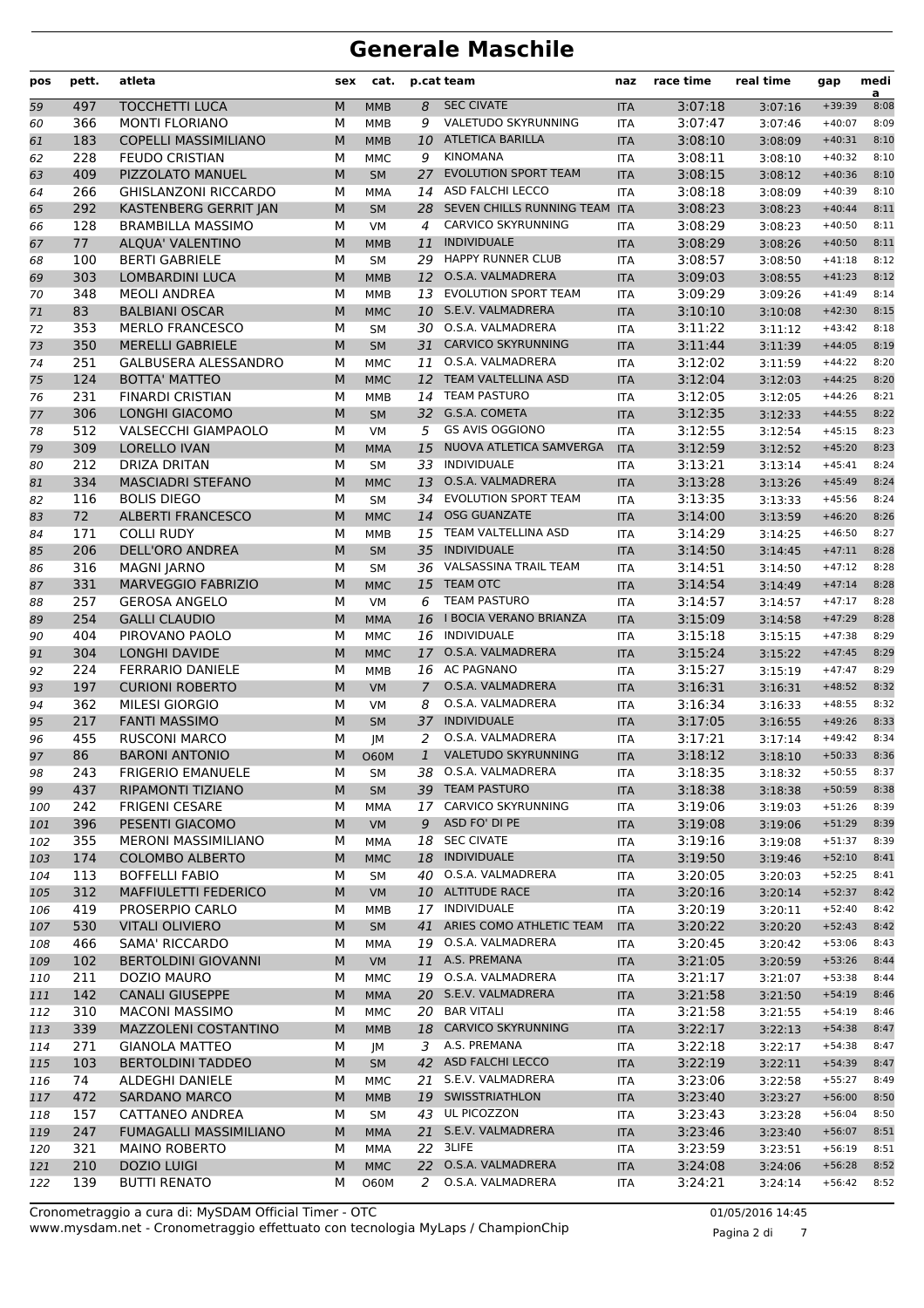| pos        | pett.      | atleta                                     | sex    | cat.                      |          | p.cat team                                       | naz                      | race time          | real time                                 | gap                  | medi<br>a    |
|------------|------------|--------------------------------------------|--------|---------------------------|----------|--------------------------------------------------|--------------------------|--------------------|-------------------------------------------|----------------------|--------------|
| 123        | 351        | <b>MERLA LUCA</b>                          | M      | <b>MMB</b>                |          | 20 TEAM EUROZETA                                 | <b>ITA</b>               | 3:24:37            | 3:24:35                                   | $+56:57$             | 8:53         |
| 124        | 524        | <b>VIGLIENGHI FEDERICO</b>                 | М      | JМ                        | 4        | <b>ESINO TRAIL</b>                               | <b>ITA</b>               | 3:24:44            | 3:24:32                                   | $+57:04$             | 8:53         |
| 125        | 172        | <b>COLOMBINI DEVIS</b>                     | M      | <b>MMB</b>                | 21       | <b>TEAM VALTELLINA ASD</b>                       | <b>ITA</b>               | 3:24:45            | 3:24:44                                   | $+57:05$             | 8:54         |
| 126        | 457        | <b>SACCHI MARCO</b>                        | М      | <b>MMB</b>                | 22       | O.S.A. VALMADRERA                                | <b>ITA</b>               | 3:24:54            | 3:24:50                                   | $+57:15$             | 8:54         |
| 127        | 156        | <b>CASTELNOVO SIMONE</b>                   | M      | <b>SM</b>                 |          | 44 GER RANCIO                                    | <b>ITA</b>               | 3:25:04            | 3:24:55                                   | $+57:24$             | 8:54         |
| 128        | 232        | FIORDI PIERO CARLO                         | М      | <b>O60M</b>               | 3        | AMICI DELLO SPORT BRIOSCO                        | <b>ITA</b>               | 3:25:11            | 3:25:09                                   | $+57:32$             | 8:55         |
| 129        | 540        | <b>ANGHINETTI MATTEO</b>                   | M      | <b>MMA</b>                | 23       | UISP COMITATO DI PARMA                           | <b>ITA</b>               | 3:25:14            | 3:25:14                                   | $+57:35$             | 8:55         |
| 130        | 423        | RATTI FABIO                                | М      | <b>MMA</b>                | 24       | <b>GSO BALLABIO</b>                              | <b>ITA</b>               | 3:25:15            | 3:25:06                                   | $+57:36$             | 8:55         |
| 131        | 184        | <b>COPES FABIO</b>                         | M      | <b>MMB</b>                | 23       | G.S.A. COMETA                                    | <b>ITA</b>               | 3:25:39            | 3:25:38                                   | $+57:59$             | 8:56         |
| 132        | 135        | <b>BURZACOVSCHI VLADISLAV</b>              | M      | <b>SM</b>                 | 45       | CARVICO SKYRUNNING                               | <b>ITA</b>               | 3:25:49            | 3:25:38                                   | $+58:09$             | 8:56         |
| 133        | 518        | <b>VENINI ROMANO</b>                       | M      | VM                        | 12       | O.S.A. VALMADRERA                                | <b>ITA</b>               | 3:25:58            | 3:25:52                                   | $+58:19$             | 8:57         |
| 134        | 75         | <b>ALEGI ORESTE</b>                        | М      | MMA                       | 25       | 3LIFE                                            | <b>ITA</b>               | 3:26:05            | 3:25:56                                   | $+58:26$             | 8:57         |
| 135        | 447        | <b>ROTA GIOVANNI</b>                       | M      | <b>VM</b>                 | 13       | <b>INDIVIDUALE</b>                               | <b>ITA</b>               | 3:26:29            | 3:26:25                                   | $+58:50$             | 8:58         |
| 136        | 328        | <b>MARCHETTI ANTONELLO</b>                 | М      | <b>VM</b>                 | 14       | S.E.V. VALMADRERA                                | <b>ITA</b>               | 3:26:37            | 3:26:29                                   | $+58:57$             | 8:58         |
| 137        | 420        | <b>QUARTI MARCO MAURO</b>                  | M      | <b>VM</b>                 | 15       | <b>VALETUDO SKYRUNNING</b>                       | <b>ITA</b>               | 3:26:46            | 3:26:33                                   | $+59:07$             | 8:58         |
| 138        | 240        | <b>FOTI AURELIO</b>                        | М      | <b>MMA</b>                |          | 26 AS CANTURINA POL. S.MARCO                     | <b>ITA</b>               | 3:27:01            | 3:26:49                                   | $+59:22$             | 8:59         |
| 139        | 471        | SANTAMBROGIO LUCA                          | M      | <b>MMB</b>                |          | 24 I BOCIA VERANO BRIANZA                        | <b>ITA</b>               | 3:27:12            | 3:27:00                                   | $+59:33$             | 8:59         |
| 140        | 201        | DE CAPITANI SERGIO                         | М      | <b>VM</b>                 |          | 16 GS AVIS OGGIONO<br><b>IMMOBILIARE ZIO MAO</b> | <b>ITA</b>               | 3:27:22            | 3:27:18                                   | $+59:43$<br>$+59:43$ | 9:00<br>9:00 |
| 141        | 398<br>87  | PIETRELLA MARCO<br><b>BARUFFI FABRIZIO</b> | M      | <b>MMB</b>                | 25<br>17 | 2002 MARATHON CLUB                               | <b>ITA</b>               | 3:27:23<br>3:27:34 | 3:27:12                                   | $+59:55$             | 9:00         |
| 142        | 360        | MILANI ALESSANDRO                          | М<br>M | <b>VM</b>                 | 26       | <b>EVOLUTION SPORT TEAM</b>                      | <b>ITA</b>               | 3:27:37            | 3:27:19                                   | $+59:58$             | 9:01         |
| 143        | 488        | <b>TARABINI SALVATORE</b>                  | М      | <b>MMB</b><br><b>O60M</b> | 4        | SPORT RACE VALTELLINA                            | <b>ITA</b><br><b>ITA</b> | 3:27:46            | 3:27:36<br>3:27:46                        | $+1:00:07$           | 9:01         |
| 144<br>145 | 476        | <b>SELVA IVAN</b>                          | M      | <b>MMC</b>                | 23       | <b>INDIVIDUALE</b>                               | <b>ITA</b>               | 3:27:51            | 3:27:48                                   | $+1:00:12$           | 9:02         |
| 146        | 127        | <b>BRAMBILLA MASSIMO</b>                   | М      | <b>VM</b>                 | 18       | S.E.V. VALMADRERA                                | <b>ITA</b>               | 3:28:07            | 3:28:00                                   | $+1:00:27$           | 9:02         |
| 147        | 463        | <b>SALVI WALTER</b>                        | M      | <b>MMA</b>                |          | 27 INDIVIDUALE                                   | <b>ITA</b>               | 3:28:22            | $3:28:19$ +1:00:42                        |                      | 9:03         |
| 148        | 403        | PIROVANO LORENZO                           | М      | <b>MMB</b>                | 27       | INDIVIDUALE                                      | <b>ITA</b>               | 3:28:27            | 3:28:25                                   | $+1:00:47$           | 9:03         |
| 149        | 390        | PARUSCIO NICOLÒ                            | M      | <b>SM</b>                 | 46       | PT SKYRUNNIG                                     | <b>ITA</b>               | 3:28:56            | $3:28:41$ +1:01:16                        |                      | 9:04         |
| 150        | 145        | <b>CAPRARI SIMONE</b>                      | М      | <b>MMB</b>                | 28       | 2002 MARATHON CLUB                               | <b>ITA</b>               | 3:29:03            | 3:28:49                                   | $+1:01:24$           | 9:04         |
| 151        | 250        | <b>GALBIATI MARCO</b>                      | M      | <b>VM</b>                 |          | 19 G.P. GAMBER DE CUNCURES                       | <b>ITA</b>               | 3:29:04            | $3:28:59$ +1:01:24                        |                      | 9:05         |
| 152        | 226        | <b>FERRI UMBERTO</b>                       | М      | MMC                       | 24       | <b>GS AVIS OGGIONO</b>                           | <b>ITA</b>               | 3:29:05            | $3:28:59$ +1:01:25                        |                      | 9:05         |
| 153        | 376        | <b>NEGRI PIERO</b>                         | M      | <b>VM</b>                 |          | 20 VALETUDO SKYRUNNING                           | <b>ITA</b>               | 3:29:41            | $3:29:32$ +1:02:01                        |                      | 9:06         |
| 154        | 78         | ANDREOTTI ROBERTO                          | М      | <b>VM</b>                 |          | 21 G.P.L. GALBIATE                               | <b>ITA</b>               | 3:30:04            | 3:30:00                                   | $+1:02:24$           | 9:07         |
| 155        | 440        | ROBAZZA SERGIO                             | M      | <b>MMB</b>                | 29       | POLISPORTIVA TEAM BRIANZA                        | <b>ITA</b>               | 3:30:36            | 3:30:25                                   | $+1:02:57$           | 9:08         |
| 156        | 474        | <b>SECCHI CAMILLO</b>                      | М      | <b>MMC</b>                | 25       | <b>RUNCARD</b>                                   | <b>ITA</b>               | 3:30:37            | 3:30:31                                   | $+1:02:58$           | 9:09         |
| 157        | 162        | CAZZANIGA PAOLO                            | M      | <b>MMA</b>                | 28       | <b>INDIVIDUALE</b>                               | <b>ITA</b>               | 3:30:48            | $3:30:44$ +1:03:08                        |                      | 9:09         |
| 158        | 315        | <b>MAGGIONI GIANLUCA</b>                   | М      | MMC                       |          | 26 ASD FALCHI LECCO                              | <b>ITA</b>               | 3:30:51            | $3:30:41$ $+1:03:12$                      |                      | 9:09         |
| 159        | 185        | <b>CORDONI STEFANO</b>                     | M      | <b>MMC</b>                |          | 27 I BOCIA VERANO BRIANZA                        | <b>ITA</b>               | 3:31:31            | $3:31:18$ +1:03:51                        |                      | 9:11         |
| 160        | 359        | <b>MICHELI UMBERTO</b>                     | М      | <b>MMB</b>                | 30       | <b>INDIVIDUALE</b>                               | <b>ITA</b>               | 3:32:05            | 3:31:59                                   | $+1:04:26$           | 9:12         |
| 161        | 504        | <b>TREZZI STEFANO</b>                      | M      | <b>MMA</b>                | 29       | <b>MARATHON CLUB LIVIGNO</b>                     | <b>ITA</b>               | 3:32:05            | $3:32:01$ +1:04:26                        |                      | 9:13         |
| 162        | 148        | <b>CARRARO GIANNI</b>                      | М      | MMB                       |          | 31 POLISPORTIVA                                  | ITA                      | 3:32:07            | $3:32:07$ +1:04:28                        |                      | 9:13         |
| 163        | 327        | <b>MARANGONI DAVIDE</b>                    | M      | <b>MMC</b>                |          | 28 AMATORI LECCO                                 | <b>ITA</b>               | 3:32:17            | $3:32:15$ +1:04:38                        |                      | 9:13         |
| 164        | 255        | <b>GATTINONI MAURO</b>                     | М      | MMA                       |          | 30 CAI STRADA STORTA                             | ITA                      | 3:32:19            | $3:32:10 + 1:04:39$                       |                      | 9:13         |
| 165        | 490        | <b>TEGIACCHI CARLO</b>                     | M      | <b>MMC</b>                |          | 29 O.S.A. VALMADRERA                             | <b>ITA</b>               | 3:33:11            | $3:33:07$ +1:05:31                        |                      | 9:15         |
| 166        | 320        | <b>MAINETTI PIO</b>                        | М      | <b>O60M</b>               | 5        | O.S.A. VALMADRERA                                | ITA                      | 3:33:20            | 3:33:09                                   | $+1:05:40$           | 9:16         |
| 167        | 179        | <b>COLOMBO OMAR</b>                        | M      | <b>MMB</b>                | 32       | <b>INDIVIDUALE</b>                               | <b>ITA</b>               | 3:33:22            | $3:33:17$ +1:05:43                        |                      | 9:16         |
| 168        | 233        | FIORELLI DIEGO                             | М      | SM                        |          | 47 O.S.A. VALMADRERA                             | ITA                      | 3:33:23            | $3:33:10 + 1:05:44$                       |                      | 9:16         |
| 169        | 379        | <b>NORIS MARIO</b>                         | M      | <b>MMC</b>                |          | 30 M5S<br>33 O.S.A. VALMADRERA                   | <b>ITA</b>               | 3:33:31            | $3:33:27 + 1:05:52$                       |                      | 9:16         |
| 170        | 399        | PIFFARI FELICE                             | М      | MMB                       |          | 22 ATLETICA VALLE BREMBANA                       | <b>ITA</b>               | 3:34:00            | $3:33:56$ +1:06:20                        |                      | 9:18         |
| 171        | 542<br>393 | <b>CARRARA ELIO</b><br>PEREGO ANDREA       | M      | VM<br>MMB                 |          | 34 AREND TEAM                                    | <b>ITA</b>               | 3:34:10<br>3:34:11 | $3:34:00 + 1:06:31$<br>$3:34:01$ +1:06:31 |                      | 9:18<br>9:18 |
| 172        | 153        | <b>CASTAGNA MASSIMO</b>                    | М<br>M | <b>MMC</b>                | 31       | <b>INDIVIDUALE</b>                               | ITA                      | 3:34:22            | $3:34:05$ +1:06:42                        |                      | 9:18         |
| 173<br>174 | 382        | <b>OLIVERO MICHELE</b>                     | М      | MMB                       |          | 35 INDIVIDUALE                                   | <b>ITA</b><br>ITA        | 3:34:27            | $3:34:24$ +1:06:48                        |                      | 9:19         |
| 175        | 213        | EPIS AGOSTINO                              | M      | <b>MMB</b>                |          | 36 CARVICO SKYRUNNING                            | <b>ITA</b>               | 3:34:34            | $3:34:22$ +1:06:55                        |                      | 9:19         |
| 176        | 427        | REBESCHI ANDREA                            | М      | MMA                       | 31       | INDIVIDUALE                                      | ITA                      | 3:34:39            | $3:34:27$ +1:06:59                        |                      | 9:19         |
| 177        | 258        | <b>GEROSA AUGUSTO</b>                      | M      | VM                        |          | 23 O.S.A. VALMADRERA                             | <b>ITA</b>               | 3:34:49            | $3:34:46$ +1:07:09                        |                      | 9:20         |
| 178        | 349        | MEREGALLI STEFANO                          | М      | MMA                       |          | 32 G.S.A. COMETA                                 | ITA                      | 3:35:35            | 3:35:29                                   | $+1:07:56$           | 9:22         |
| 179        | 326        | <b>MAPELLI DANIELE</b>                     | M      | <b>MMC</b>                |          | 32 SEC CIVATE                                    | <b>ITA</b>               | 3:35:36            | $3:35:28$ +1:07:57                        |                      | 9:22         |
| 180        | 138        | <b>BUTTI JACOPO</b>                        | М      | SM                        |          | 48 AGONISTICA VALSASSINA                         | ITA                      | 3:36:05            | $3:36:05$ +1:08:26                        |                      | 9:23         |
| 181        | 446        | ROTA FABIO                                 | M      | <b>MMA</b>                |          | 33 INDIVIDUALE                                   | <b>ITA</b>               | 3:36:35            | $3:36:32$ +1:08:56                        |                      | 9:24         |
| 182        | 507        | VALAGUSSA ALESSANDRO                       | М      | MMA                       |          | 34 SEC CIVATE                                    | ITA                      | 3:37:07            | $3:36:48$ +1:09:27                        |                      | 9:25         |
| 183        | 324        | <b>MANGILI STEFANO</b>                     | M      | <b>MMA</b>                |          | 35 ASD FO' DI PE                                 | <b>ITA</b>               | 3:37:22            | $3:37:17$ +1:09:42                        |                      | 9:26         |
| 184        | 236        | <b>FLAUTO VINCENZO</b>                     | М      | <b>MMC</b>                |          | 33 GS AVIS OGGIONO                               | <b>ITA</b>               | 3:37:24            | $3:37:12$ +1:09:44                        |                      | 9:26         |
| 185        | 180        | <b>COLOMBO PAOLO</b>                       | M      | <b>MMB</b>                | 37       | <b>TEAM PASTURO</b>                              | <b>ITA</b>               | 3:37:24            | $3:37:12$ +1:09:44                        |                      | 9:26         |
| 186        | 485        | SPREAFICO MICHELE                          | М      | MMB                       | 38       | <b>INDIDUALE</b>                                 | ITA                      | 3:37:24            | $3:37:21 + 1:09:45$                       |                      | 9:26         |

Pagina 3 di 7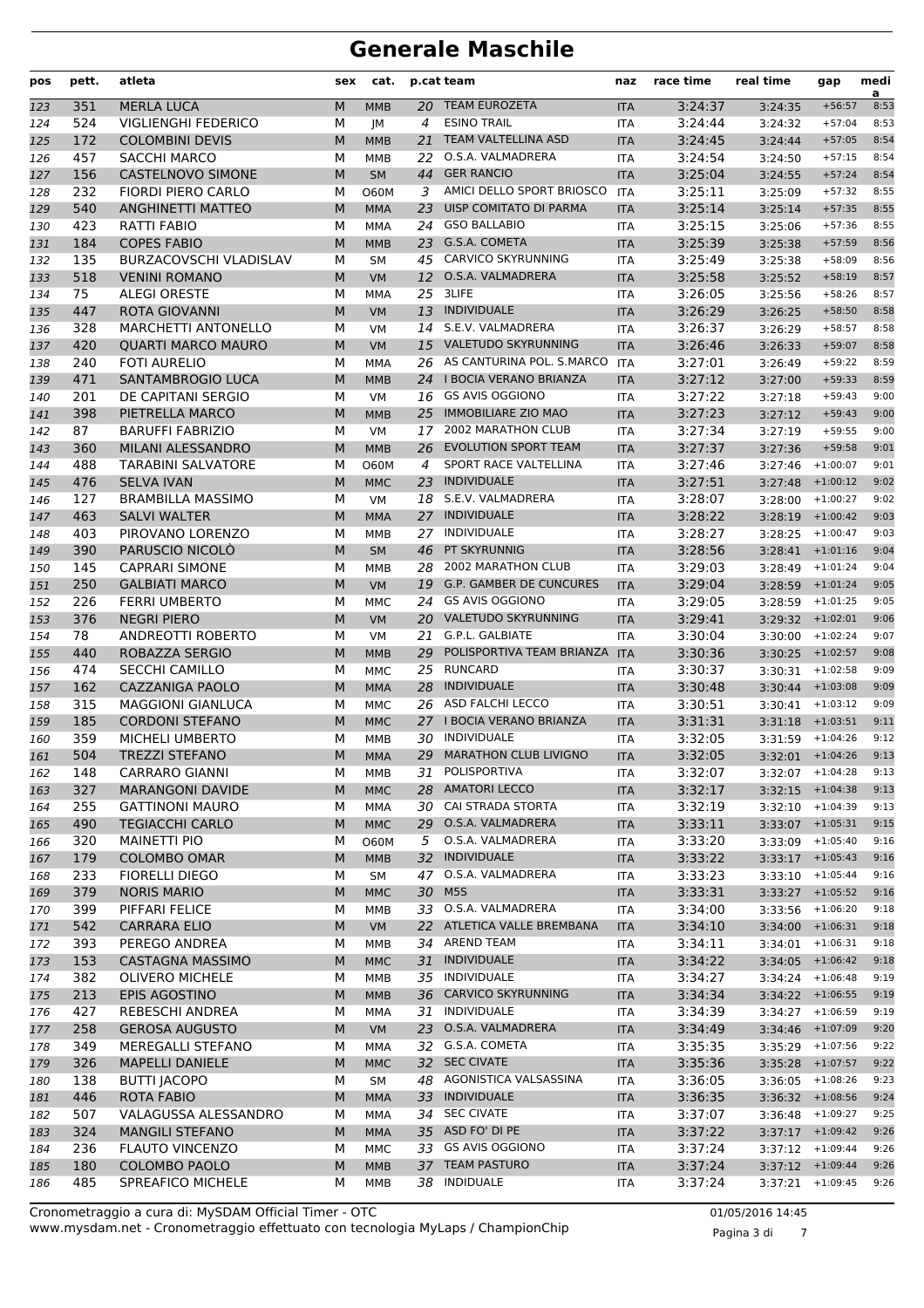| 34 GS MONTESTELLA<br>361<br><b>MILANI GIOVANNI</b><br>M<br>3:37:37<br>$+1:09:58$<br>9:27<br><b>MMC</b><br><b>ITA</b><br>3:37:36<br>187<br>35 VALETUDO SKYRUNNING<br>71<br><b>ACOUISTAPACE ALFREDO</b><br>3:37:37<br>М<br>$+1:09:58$<br>9:27<br>MMC<br><b>ITA</b><br>3:37:35<br>188<br>429<br>M<br><b>CARVICO SKYRUNNING</b><br>3:37:46<br>REDAELLI STEFANO<br><b>SM</b><br>49<br>$+1:10:07$<br>9:27<br>189<br><b>ITA</b><br>3:37:37<br><b>GS TORREVILLA</b><br>523<br><b>VIGANO' FABIO</b><br>3:38:18<br>$+1:10:38$<br>9:29<br>190<br>М<br>VM<br>24<br><b>ITA</b><br>3:38:10<br>ASD FO' DI PE<br>479<br><b>SIGISMONDI MAURIZIO</b><br>3:39:41<br>9:32<br>M<br><b>MMB</b><br>39<br><b>ITA</b><br>191<br>$3:39:38$ +1:12:01<br>371<br>40 GP SANTI NUOVA OLONIO<br>3:39:41<br>9:32<br><b>MOTTOLINI DIEGO</b><br>М<br><b>ITA</b><br>$3:39:27$ +1:12:02<br>192<br>MMB<br>25 I RUN FOR THE CURE<br>545<br><b>GILARDONI ALESSANDRO</b><br>M<br>3:39:42<br>$+1:12:03$<br>9:32<br>193<br><b>VM</b><br><b>ITA</b><br>3:39:39<br>50 INDIVIDUALE<br>294<br><b>LAFRANCONI MICHELE</b><br>3:39:55<br>9:33<br>М<br><b>SM</b><br><b>ITA</b><br>3:39:49<br>$+1:12:16$<br>194<br>O.S.A. VALMADRERA<br>276<br><b>GREGORI JACOPO</b><br>M<br>3:39:56<br>51<br><b>ITA</b><br>$3:39:52$ +1:12:16<br>9:33<br>195<br><b>SM</b><br><b>INDIVIDUALE</b><br>89<br><b>BEDETTI UMBERTO</b><br>3:40:06<br>$+1:12:26$<br>9:33<br>M<br><b>MMC</b><br>36<br><b>ITA</b><br>3:40:00<br>196<br>O.S.A. VALMADRERA<br>526<br><b>VILLA RICCARDO</b><br>M<br>26<br>3:40:25<br>9:34<br><b>VM</b><br><b>ITA</b><br>$3:40:17$ +1:12:46<br>197<br><b>FALZEI PIERO ANTONIO</b><br><b>GS AVIS OGGIONO</b><br>3:41:15<br>9:36<br>215<br>М<br><b>VM</b><br>27<br><b>ITA</b><br>$+1:13:35$<br>198<br>3:41:08<br>37 A.S.D. EVOLUTION<br>458<br><b>SACCHI MASSIMO</b><br>3:41:15<br>$+1:13:36$<br>9:36<br>M<br><b>MMC</b><br><b>ITA</b><br>3:41:10<br>199<br><b>FORMENTI ROBERTO</b><br>237<br>28<br><b>GS AVIS OGGIONO</b><br>3:41:26<br>9:37<br>М<br><b>VM</b><br><b>ITA</b><br>$+1:13:46$<br>200<br>3:41:17<br>541<br><b>BIFFI GRAZIANO</b><br><b>EVOLUTION SPORT TEAM</b><br>3:41:28<br>M<br>38<br>9:37<br><b>MMC</b><br>$+1:13:48$<br>201<br><b>ITA</b><br>3:41:18<br><b>GS AVIS OGGIONO</b><br>97<br><b>BERTACCHI ANDREA</b><br>3:41:45<br>$+1:14:06$<br>9:38<br>202<br>M<br>41<br>3:41:39<br><b>MMB</b><br><b>ITA</b><br>430<br><b>RICCARDI STEFANO</b><br>M<br><b>MARCIATORI DESIO</b><br>3:41:53<br><b>SM</b><br>52<br><b>ITA</b><br>9:38<br>203<br>$3:41:37$ +1:14:14<br><b>SANSONE STEFANO</b><br>39 R EVOLUTION SPORT<br>9:38<br>470<br>М<br>3:41:55<br>204<br><b>MMC</b><br><b>ITA</b><br>$3:41:52$ +1:14:16<br>42 O.S.A. VALMADRERA<br>187<br><b>CORTI ALESSIO</b><br>M<br>3:41:56<br>$+1:14:16$<br>9:38<br><b>MMB</b><br><b>ITA</b><br>3:41:49<br>205<br>82<br><b>BAKAEV VLADISLAV</b><br>29 TARTARUGHE DELLA<br>3:41:59<br>9:38<br>М<br><b>VM</b><br><b>ITA</b><br>206<br>3:41:57<br>$+1:14:19$<br>539<br><b>ZULLATO IVANO</b><br><b>VALETUDO SKYRUNNING</b><br>3:41:59<br>M<br>43<br>$+1:14:19$<br>9:38<br><b>MMB</b><br><b>ITA</b><br>207<br>3:41:54<br><b>INDIVIDUALE</b><br>284<br><b>GUALTERONI GIUSEPPE</b><br>3:42:01<br>$+1:14:21$<br>9:38<br>208<br>M<br>36<br>3:41:56<br>MMA<br><b>ITA</b><br>406<br>PIZZAGALLI CLAUDIO<br><b>ASD FALCHI LECCO</b><br>3:42:09<br>9:39<br>M<br><b>MMC</b><br>40<br><b>ITA</b><br>3:41:58<br>$+1:14:29$<br>209<br>422<br><b>RUNNERS DESIO</b><br>3:42:27<br>9:39<br>RADAELLI WALTER<br>М<br>44<br>210<br><b>MMB</b><br><b>ITA</b><br>3:42:15<br>$+1:14:47$<br><b>CARVICO SKYRUNNING</b><br>358<br><b>MICHELI MARCO</b><br>41<br>3:42:43<br>$3:42:31$ +1:15:03<br>9:40<br>M<br><b>MMC</b><br><b>ITA</b><br>211<br>522<br><b>VIAN ANDREA</b><br><b>EVOLUTION SPORT TEAM</b><br>3:42:51<br>212<br>М<br>5<br><b>ITA</b><br>$+1:15:11$<br>9:41<br>JМ<br>3:42:48<br>91<br><b>BENEDETTI PIERANGELO</b><br>45<br>O.S.A. VALMADRERA<br>3:43:38<br>M<br>9:43<br><b>MMB</b><br>3:43:38<br>$+1:15:59$<br>213<br><b>ITA</b><br><b>GS AVIS OGGIONO</b><br>245<br><b>FUMAGALLI FABRIZIO</b><br>3:44:37<br>$+1:16:57$<br>9:45<br>214<br>М<br>53<br>3:44:31<br><b>SM</b><br><b>ITA</b><br>229<br><b>FIAMBERTI ROBERTO</b><br><b>GRUPPO ETHOS RUNNING</b><br>3:44:59<br>215<br>M<br><b>MMA</b><br>37<br><b>ITA</b><br>9:46<br>3:44:50<br>$+1:17:19$<br>88<br>46 INDIVIDUALE<br>9:48<br><b>BAZZACCHI ROBERTO</b><br>М<br>3:45:43<br><b>MMB</b><br><b>ITA</b><br>3:45:29<br>$+1:18:03$<br>216<br>30 S.E.V. VALMADRERA<br>452<br>ROVERA ALBERTO<br><b>VM</b><br>3:45:44<br>$+1:18:04$<br>9:48<br>217<br>M<br><b>ITA</b><br>3:45:36<br>536<br><b>ZECCHI ALBERTO</b><br>42 RUNNERS VALBOSSA<br>3:45:46<br>М<br><b>ITA</b><br>9:48<br>218<br>MMC<br>3:45:43<br>$+1:18:07$<br><b>INDIVIDUALE</b><br><b>MEINARDI FRANCESCO</b><br>M<br>3:46:11<br>344<br><b>VM</b><br>31<br>9:49<br><b>ITA</b><br>$3:46:02$ +1:18:32<br>219<br><b>BAR VITALI</b><br>517<br><b>VASSENA ROMEO</b><br>47<br>3:46:27<br>220<br>M<br><b>MMB</b><br>3:46:23<br>$+1:18:48$<br>9:50<br><b>ITA</b><br>385<br><b>RHO DAVIDE</b><br><b>RUNNERS BERGAMO</b><br>3:46:38<br>9:50<br>M<br><b>MMA</b><br>38<br><b>ITA</b><br>$3:46:32$ +1:18:58<br>221<br><b>BIFFI GIANPAOLO</b><br><b>GS AVIS OGGIONO</b><br>107<br>М<br>43<br>3:46:56<br>9:51<br>222<br><b>MMC</b><br><b>ITA</b><br>3:46:50<br>$+1:19:16$<br>32 S.E.V. VALMADRERA<br>290<br><b>INVERNIZZI MAURIZIO</b><br>223<br>M<br><b>VM</b><br><b>ITA</b><br>3:46:57<br>$3:46:50$ +1:19:18<br>9:51<br>223<br>ATLETICA COLOMBO<br>3:47:02<br>224<br><b>FERRARIO ANGELO FERRO</b><br>М<br>48<br><b>ITA</b><br>9:52<br><b>MMB</b><br>3:46:58<br>$+1:19:23$<br>33 VALETUDO SKYRUNNING<br>200<br>DE ALESSANDRI ANDREA<br>$3:47:16$ +1:19:52<br>9:52<br>225<br>M<br><b>VM</b><br>3:47:31<br><b>ITA</b><br>49 O.S.A. VALMADRERA<br><b>VANINI IVAN</b><br>3:47:43<br>515<br>$3:47:37$ +1:20:04<br>М<br>MMB<br>ITA<br>9:53<br>226<br><b>VILLA MARCO</b><br>39 ASD GER RANCIO<br>525<br>M<br><b>MMA</b><br>3:47:43<br>$3:47:35$ +1:20:04<br>9:53<br>227<br><b>ITA</b><br>40 A.L.S. CREMELLA<br>$3:47:38$ +1:20:09<br>9:53<br>363<br>MILIA GIOVANNI<br>М<br>3:47:49<br>228<br>MMA<br>ITA<br>181<br>50 O.S.A. VALMADRERA<br><b>COLOMBO PAOLO</b><br>M<br><b>MMB</b><br>3:48:15<br>$3:48:12 + 1:20:36$<br>9:55<br>229<br><b>ITA</b><br>54 FIDAL<br>501<br><b>TOTARO SIMONE</b><br>3:48:21<br>$3:48:11 + 1:20:42$<br>9:55<br>230<br>м<br>SM<br>ITA<br>55 ATL. FRI.MA.S.<br>176<br><b>COLOMBO LORENZO</b><br>М<br>3:48:28<br>$3:48:23$ +1:20:49<br>9:55<br>231<br><b>SM</b><br><b>ITA</b><br>56 ASD POLISPORTIVA ROVINATA<br>383<br>ORTEGA ALLAN<br><b>ITA</b><br>3:48:38<br>$3:48:35$ +1:20:58<br>232<br>М<br>9:56<br>SΜ<br>O.S.A. VALMADRERA<br>108<br><b>BIFFI GIOVANNI CARLO</b><br>M<br><b>O60M</b><br>3:49:06<br>$3:49:00$ +1:21:26<br>9:57<br>233<br>6<br><b>ITA</b><br><b>CANOTTIERI MILANO</b><br>$3:49:04$ +1:21:37<br>9:57<br>222<br>FERRARI STEFANO<br>41<br>3:49:16<br>234<br>М<br>MMA<br>ITA<br>44 A.S. PREMANA<br>491<br>235<br><b>TENDERINI ANTONIO</b><br>M<br><b>MMC</b><br><b>ITA</b><br>3:49:19<br>$3:49:14$ +1:21:40<br>9:57<br>535<br>51 TEAM EUROZETA<br>ZAPPELLA LUCA<br>3:49:22<br>$3:49:20 + 1:21:43$<br>9:58<br>236<br>М<br>MMB<br>ITA<br>52 A.S.D.ARIES COMO ATHLETIC<br>553<br><b>SELVINI FABIO</b><br>M<br><b>MMB</b><br><b>ITA</b><br>3:49:25<br>$3:49:22 + 1:21:46$<br>9:58<br>237<br>160<br>57 INDIVIDUALE<br>CAVALIERI ALESSIO<br>3:49:40<br>3:49:23<br>$+1:22:01$<br>9:58<br>238<br>М<br>SΜ<br>ITA<br>58 INDIVIDUALE<br>492<br><b>TENTORI ANDREA</b><br>M<br>3:49:44<br>$3:49:29$ +1:22:05<br>9:58<br><b>SM</b><br>239<br><b>ITA</b><br>59 INDIVIDUALE<br>$3:49:43$ +1:22:23<br>9:59<br>508<br>VALAGUSSA VALERIO<br>М<br>3:50:02<br>240<br>SM<br>ITA<br>323<br>45 TESSERATO FISKY:<br>3:50:13<br><b>MANGILI IVO</b><br>M<br><b>MMC</b><br>3:50:06 +1:22:33 10:00<br>241<br><b>ITA</b><br>554<br>53 RUNCARD<br><b>BARBIERI MATTEO</b><br>3:50:21<br>$3:50:17$ +1:22:42 10:00<br>М<br>MMB<br>242<br>ITA<br><b>RUNCARD</b><br>123<br>3:50:33 +1:23:04 10:01<br><b>BORLA ENEA</b><br><b>MMB</b><br>54<br>3:50:44<br>243<br>M<br><b>ITA</b><br>214<br>46 SCAIS3038<br>$3:50:55$ +1:23:21 10:02<br>EPIS ATTILIO<br>3:51:00<br>244<br>М<br>MMC<br>ITA<br>34 MONZA MARATHON TEAM<br>377<br><b>NEGRI STEFANO</b><br>M<br>3:51:01<br>3:50:56 +1:23:21 10:02<br>VM<br><b>ITA</b><br>245<br>S.E.V. VALMADRERA<br><b>CIVILLINI GIOVANNI</b><br>$3:50:59$ +1:23:24 10:02<br>169<br><b>O60M</b><br>7 <sup>7</sup><br><b>ITA</b><br>3:51:04<br>М<br>246<br><b>INVERNIZZI MARCO</b><br>60 INDIVIDUALE<br>3:51:09<br>3:51:04 +1:23:29 10:02<br>289<br>M<br>SM<br>247<br><b>ITA</b><br>55 GS AVIS OGGIONO<br>418<br>PROIETTO MICHELE<br>3:51:50<br>$3:51:40$ $+1:24:11$ $10:04$<br>М<br><b>MMB</b><br><b>ITA</b><br>248<br><b>INDIVIDUALE</b><br>76<br><b>ALIAS DAMIEN</b><br>3:51:49 +1:24:17 10:04<br>M<br><b>SM</b><br>61<br>3:51:56<br>249<br><b>ITA</b><br>35 VALETUDO SKYRUNNING<br>194<br><b>COSTANTIN PAOLO</b><br>3:52:05<br>$3:52:02$ +1:24:26 10:05<br>М<br>250<br>VM<br>ITA | pos | pett. | atleta | sex | cat. | p.cat team | naz | race time | real time | gap | medi<br>a |
|------------------------------------------------------------------------------------------------------------------------------------------------------------------------------------------------------------------------------------------------------------------------------------------------------------------------------------------------------------------------------------------------------------------------------------------------------------------------------------------------------------------------------------------------------------------------------------------------------------------------------------------------------------------------------------------------------------------------------------------------------------------------------------------------------------------------------------------------------------------------------------------------------------------------------------------------------------------------------------------------------------------------------------------------------------------------------------------------------------------------------------------------------------------------------------------------------------------------------------------------------------------------------------------------------------------------------------------------------------------------------------------------------------------------------------------------------------------------------------------------------------------------------------------------------------------------------------------------------------------------------------------------------------------------------------------------------------------------------------------------------------------------------------------------------------------------------------------------------------------------------------------------------------------------------------------------------------------------------------------------------------------------------------------------------------------------------------------------------------------------------------------------------------------------------------------------------------------------------------------------------------------------------------------------------------------------------------------------------------------------------------------------------------------------------------------------------------------------------------------------------------------------------------------------------------------------------------------------------------------------------------------------------------------------------------------------------------------------------------------------------------------------------------------------------------------------------------------------------------------------------------------------------------------------------------------------------------------------------------------------------------------------------------------------------------------------------------------------------------------------------------------------------------------------------------------------------------------------------------------------------------------------------------------------------------------------------------------------------------------------------------------------------------------------------------------------------------------------------------------------------------------------------------------------------------------------------------------------------------------------------------------------------------------------------------------------------------------------------------------------------------------------------------------------------------------------------------------------------------------------------------------------------------------------------------------------------------------------------------------------------------------------------------------------------------------------------------------------------------------------------------------------------------------------------------------------------------------------------------------------------------------------------------------------------------------------------------------------------------------------------------------------------------------------------------------------------------------------------------------------------------------------------------------------------------------------------------------------------------------------------------------------------------------------------------------------------------------------------------------------------------------------------------------------------------------------------------------------------------------------------------------------------------------------------------------------------------------------------------------------------------------------------------------------------------------------------------------------------------------------------------------------------------------------------------------------------------------------------------------------------------------------------------------------------------------------------------------------------------------------------------------------------------------------------------------------------------------------------------------------------------------------------------------------------------------------------------------------------------------------------------------------------------------------------------------------------------------------------------------------------------------------------------------------------------------------------------------------------------------------------------------------------------------------------------------------------------------------------------------------------------------------------------------------------------------------------------------------------------------------------------------------------------------------------------------------------------------------------------------------------------------------------------------------------------------------------------------------------------------------------------------------------------------------------------------------------------------------------------------------------------------------------------------------------------------------------------------------------------------------------------------------------------------------------------------------------------------------------------------------------------------------------------------------------------------------------------------------------------------------------------------------------------------------------------------------------------------------------------------------------------------------------------------------------------------------------------------------------------------------------------------------------------------------------------------------------------------------------------------------------------------------------------------------------------------------------------------------------------------------------------------------------------------------------------------------------------------------------------------------------------------------------------------------------------------------------------------------------------------------------------------------------------------------------------------------------------------------------------------------------------------------------------------------------------------------------------------------------------------------------------------------------------------------------------------------------------------------------------------------------------------------------------------------------------------------------------------------------------------------------------------------------------------------------------------------------------------------------------------------------------------------------------------------------------------------------------------------------------------------------------------------------------------------------------------------------------------------------------------------------------------------------------------------------------------------------------------------------------------------------------------------------------------------------------------------------------------------------------------------------------------------------------------------------------------------------------------------------------------------------------------------------------------------------------------------------------------------------------------------------------------------------------------------------------------------------------------|-----|-------|--------|-----|------|------------|-----|-----------|-----------|-----|-----------|
|                                                                                                                                                                                                                                                                                                                                                                                                                                                                                                                                                                                                                                                                                                                                                                                                                                                                                                                                                                                                                                                                                                                                                                                                                                                                                                                                                                                                                                                                                                                                                                                                                                                                                                                                                                                                                                                                                                                                                                                                                                                                                                                                                                                                                                                                                                                                                                                                                                                                                                                                                                                                                                                                                                                                                                                                                                                                                                                                                                                                                                                                                                                                                                                                                                                                                                                                                                                                                                                                                                                                                                                                                                                                                                                                                                                                                                                                                                                                                                                                                                                                                                                                                                                                                                                                                                                                                                                                                                                                                                                                                                                                                                                                                                                                                                                                                                                                                                                                                                                                                                                                                                                                                                                                                                                                                                                                                                                                                                                                                                                                                                                                                                                                                                                                                                                                                                                                                                                                                                                                                                                                                                                                                                                                                                                                                                                                                                                                                                                                                                                                                                                                                                                                                                                                                                                                                                                                                                                                                                                                                                                                                                                                                                                                                                                                                                                                                                                                                                                                                                                                                                                                                                                                                                                                                                                                                                                                                                                                                                                                                                                                                                                                                                                                                                                                                                                                                                                                                                                                                                                                                                                                                                                                                                                                                                                                                                                                                                                                                                                                                                                                                          |     |       |        |     |      |            |     |           |           |     |           |
|                                                                                                                                                                                                                                                                                                                                                                                                                                                                                                                                                                                                                                                                                                                                                                                                                                                                                                                                                                                                                                                                                                                                                                                                                                                                                                                                                                                                                                                                                                                                                                                                                                                                                                                                                                                                                                                                                                                                                                                                                                                                                                                                                                                                                                                                                                                                                                                                                                                                                                                                                                                                                                                                                                                                                                                                                                                                                                                                                                                                                                                                                                                                                                                                                                                                                                                                                                                                                                                                                                                                                                                                                                                                                                                                                                                                                                                                                                                                                                                                                                                                                                                                                                                                                                                                                                                                                                                                                                                                                                                                                                                                                                                                                                                                                                                                                                                                                                                                                                                                                                                                                                                                                                                                                                                                                                                                                                                                                                                                                                                                                                                                                                                                                                                                                                                                                                                                                                                                                                                                                                                                                                                                                                                                                                                                                                                                                                                                                                                                                                                                                                                                                                                                                                                                                                                                                                                                                                                                                                                                                                                                                                                                                                                                                                                                                                                                                                                                                                                                                                                                                                                                                                                                                                                                                                                                                                                                                                                                                                                                                                                                                                                                                                                                                                                                                                                                                                                                                                                                                                                                                                                                                                                                                                                                                                                                                                                                                                                                                                                                                                                                                          |     |       |        |     |      |            |     |           |           |     |           |
|                                                                                                                                                                                                                                                                                                                                                                                                                                                                                                                                                                                                                                                                                                                                                                                                                                                                                                                                                                                                                                                                                                                                                                                                                                                                                                                                                                                                                                                                                                                                                                                                                                                                                                                                                                                                                                                                                                                                                                                                                                                                                                                                                                                                                                                                                                                                                                                                                                                                                                                                                                                                                                                                                                                                                                                                                                                                                                                                                                                                                                                                                                                                                                                                                                                                                                                                                                                                                                                                                                                                                                                                                                                                                                                                                                                                                                                                                                                                                                                                                                                                                                                                                                                                                                                                                                                                                                                                                                                                                                                                                                                                                                                                                                                                                                                                                                                                                                                                                                                                                                                                                                                                                                                                                                                                                                                                                                                                                                                                                                                                                                                                                                                                                                                                                                                                                                                                                                                                                                                                                                                                                                                                                                                                                                                                                                                                                                                                                                                                                                                                                                                                                                                                                                                                                                                                                                                                                                                                                                                                                                                                                                                                                                                                                                                                                                                                                                                                                                                                                                                                                                                                                                                                                                                                                                                                                                                                                                                                                                                                                                                                                                                                                                                                                                                                                                                                                                                                                                                                                                                                                                                                                                                                                                                                                                                                                                                                                                                                                                                                                                                                                          |     |       |        |     |      |            |     |           |           |     |           |
|                                                                                                                                                                                                                                                                                                                                                                                                                                                                                                                                                                                                                                                                                                                                                                                                                                                                                                                                                                                                                                                                                                                                                                                                                                                                                                                                                                                                                                                                                                                                                                                                                                                                                                                                                                                                                                                                                                                                                                                                                                                                                                                                                                                                                                                                                                                                                                                                                                                                                                                                                                                                                                                                                                                                                                                                                                                                                                                                                                                                                                                                                                                                                                                                                                                                                                                                                                                                                                                                                                                                                                                                                                                                                                                                                                                                                                                                                                                                                                                                                                                                                                                                                                                                                                                                                                                                                                                                                                                                                                                                                                                                                                                                                                                                                                                                                                                                                                                                                                                                                                                                                                                                                                                                                                                                                                                                                                                                                                                                                                                                                                                                                                                                                                                                                                                                                                                                                                                                                                                                                                                                                                                                                                                                                                                                                                                                                                                                                                                                                                                                                                                                                                                                                                                                                                                                                                                                                                                                                                                                                                                                                                                                                                                                                                                                                                                                                                                                                                                                                                                                                                                                                                                                                                                                                                                                                                                                                                                                                                                                                                                                                                                                                                                                                                                                                                                                                                                                                                                                                                                                                                                                                                                                                                                                                                                                                                                                                                                                                                                                                                                                                          |     |       |        |     |      |            |     |           |           |     |           |
|                                                                                                                                                                                                                                                                                                                                                                                                                                                                                                                                                                                                                                                                                                                                                                                                                                                                                                                                                                                                                                                                                                                                                                                                                                                                                                                                                                                                                                                                                                                                                                                                                                                                                                                                                                                                                                                                                                                                                                                                                                                                                                                                                                                                                                                                                                                                                                                                                                                                                                                                                                                                                                                                                                                                                                                                                                                                                                                                                                                                                                                                                                                                                                                                                                                                                                                                                                                                                                                                                                                                                                                                                                                                                                                                                                                                                                                                                                                                                                                                                                                                                                                                                                                                                                                                                                                                                                                                                                                                                                                                                                                                                                                                                                                                                                                                                                                                                                                                                                                                                                                                                                                                                                                                                                                                                                                                                                                                                                                                                                                                                                                                                                                                                                                                                                                                                                                                                                                                                                                                                                                                                                                                                                                                                                                                                                                                                                                                                                                                                                                                                                                                                                                                                                                                                                                                                                                                                                                                                                                                                                                                                                                                                                                                                                                                                                                                                                                                                                                                                                                                                                                                                                                                                                                                                                                                                                                                                                                                                                                                                                                                                                                                                                                                                                                                                                                                                                                                                                                                                                                                                                                                                                                                                                                                                                                                                                                                                                                                                                                                                                                                                          |     |       |        |     |      |            |     |           |           |     |           |
|                                                                                                                                                                                                                                                                                                                                                                                                                                                                                                                                                                                                                                                                                                                                                                                                                                                                                                                                                                                                                                                                                                                                                                                                                                                                                                                                                                                                                                                                                                                                                                                                                                                                                                                                                                                                                                                                                                                                                                                                                                                                                                                                                                                                                                                                                                                                                                                                                                                                                                                                                                                                                                                                                                                                                                                                                                                                                                                                                                                                                                                                                                                                                                                                                                                                                                                                                                                                                                                                                                                                                                                                                                                                                                                                                                                                                                                                                                                                                                                                                                                                                                                                                                                                                                                                                                                                                                                                                                                                                                                                                                                                                                                                                                                                                                                                                                                                                                                                                                                                                                                                                                                                                                                                                                                                                                                                                                                                                                                                                                                                                                                                                                                                                                                                                                                                                                                                                                                                                                                                                                                                                                                                                                                                                                                                                                                                                                                                                                                                                                                                                                                                                                                                                                                                                                                                                                                                                                                                                                                                                                                                                                                                                                                                                                                                                                                                                                                                                                                                                                                                                                                                                                                                                                                                                                                                                                                                                                                                                                                                                                                                                                                                                                                                                                                                                                                                                                                                                                                                                                                                                                                                                                                                                                                                                                                                                                                                                                                                                                                                                                                                                          |     |       |        |     |      |            |     |           |           |     |           |
|                                                                                                                                                                                                                                                                                                                                                                                                                                                                                                                                                                                                                                                                                                                                                                                                                                                                                                                                                                                                                                                                                                                                                                                                                                                                                                                                                                                                                                                                                                                                                                                                                                                                                                                                                                                                                                                                                                                                                                                                                                                                                                                                                                                                                                                                                                                                                                                                                                                                                                                                                                                                                                                                                                                                                                                                                                                                                                                                                                                                                                                                                                                                                                                                                                                                                                                                                                                                                                                                                                                                                                                                                                                                                                                                                                                                                                                                                                                                                                                                                                                                                                                                                                                                                                                                                                                                                                                                                                                                                                                                                                                                                                                                                                                                                                                                                                                                                                                                                                                                                                                                                                                                                                                                                                                                                                                                                                                                                                                                                                                                                                                                                                                                                                                                                                                                                                                                                                                                                                                                                                                                                                                                                                                                                                                                                                                                                                                                                                                                                                                                                                                                                                                                                                                                                                                                                                                                                                                                                                                                                                                                                                                                                                                                                                                                                                                                                                                                                                                                                                                                                                                                                                                                                                                                                                                                                                                                                                                                                                                                                                                                                                                                                                                                                                                                                                                                                                                                                                                                                                                                                                                                                                                                                                                                                                                                                                                                                                                                                                                                                                                                                          |     |       |        |     |      |            |     |           |           |     |           |
|                                                                                                                                                                                                                                                                                                                                                                                                                                                                                                                                                                                                                                                                                                                                                                                                                                                                                                                                                                                                                                                                                                                                                                                                                                                                                                                                                                                                                                                                                                                                                                                                                                                                                                                                                                                                                                                                                                                                                                                                                                                                                                                                                                                                                                                                                                                                                                                                                                                                                                                                                                                                                                                                                                                                                                                                                                                                                                                                                                                                                                                                                                                                                                                                                                                                                                                                                                                                                                                                                                                                                                                                                                                                                                                                                                                                                                                                                                                                                                                                                                                                                                                                                                                                                                                                                                                                                                                                                                                                                                                                                                                                                                                                                                                                                                                                                                                                                                                                                                                                                                                                                                                                                                                                                                                                                                                                                                                                                                                                                                                                                                                                                                                                                                                                                                                                                                                                                                                                                                                                                                                                                                                                                                                                                                                                                                                                                                                                                                                                                                                                                                                                                                                                                                                                                                                                                                                                                                                                                                                                                                                                                                                                                                                                                                                                                                                                                                                                                                                                                                                                                                                                                                                                                                                                                                                                                                                                                                                                                                                                                                                                                                                                                                                                                                                                                                                                                                                                                                                                                                                                                                                                                                                                                                                                                                                                                                                                                                                                                                                                                                                                                          |     |       |        |     |      |            |     |           |           |     |           |
|                                                                                                                                                                                                                                                                                                                                                                                                                                                                                                                                                                                                                                                                                                                                                                                                                                                                                                                                                                                                                                                                                                                                                                                                                                                                                                                                                                                                                                                                                                                                                                                                                                                                                                                                                                                                                                                                                                                                                                                                                                                                                                                                                                                                                                                                                                                                                                                                                                                                                                                                                                                                                                                                                                                                                                                                                                                                                                                                                                                                                                                                                                                                                                                                                                                                                                                                                                                                                                                                                                                                                                                                                                                                                                                                                                                                                                                                                                                                                                                                                                                                                                                                                                                                                                                                                                                                                                                                                                                                                                                                                                                                                                                                                                                                                                                                                                                                                                                                                                                                                                                                                                                                                                                                                                                                                                                                                                                                                                                                                                                                                                                                                                                                                                                                                                                                                                                                                                                                                                                                                                                                                                                                                                                                                                                                                                                                                                                                                                                                                                                                                                                                                                                                                                                                                                                                                                                                                                                                                                                                                                                                                                                                                                                                                                                                                                                                                                                                                                                                                                                                                                                                                                                                                                                                                                                                                                                                                                                                                                                                                                                                                                                                                                                                                                                                                                                                                                                                                                                                                                                                                                                                                                                                                                                                                                                                                                                                                                                                                                                                                                                                                          |     |       |        |     |      |            |     |           |           |     |           |
|                                                                                                                                                                                                                                                                                                                                                                                                                                                                                                                                                                                                                                                                                                                                                                                                                                                                                                                                                                                                                                                                                                                                                                                                                                                                                                                                                                                                                                                                                                                                                                                                                                                                                                                                                                                                                                                                                                                                                                                                                                                                                                                                                                                                                                                                                                                                                                                                                                                                                                                                                                                                                                                                                                                                                                                                                                                                                                                                                                                                                                                                                                                                                                                                                                                                                                                                                                                                                                                                                                                                                                                                                                                                                                                                                                                                                                                                                                                                                                                                                                                                                                                                                                                                                                                                                                                                                                                                                                                                                                                                                                                                                                                                                                                                                                                                                                                                                                                                                                                                                                                                                                                                                                                                                                                                                                                                                                                                                                                                                                                                                                                                                                                                                                                                                                                                                                                                                                                                                                                                                                                                                                                                                                                                                                                                                                                                                                                                                                                                                                                                                                                                                                                                                                                                                                                                                                                                                                                                                                                                                                                                                                                                                                                                                                                                                                                                                                                                                                                                                                                                                                                                                                                                                                                                                                                                                                                                                                                                                                                                                                                                                                                                                                                                                                                                                                                                                                                                                                                                                                                                                                                                                                                                                                                                                                                                                                                                                                                                                                                                                                                                                          |     |       |        |     |      |            |     |           |           |     |           |
|                                                                                                                                                                                                                                                                                                                                                                                                                                                                                                                                                                                                                                                                                                                                                                                                                                                                                                                                                                                                                                                                                                                                                                                                                                                                                                                                                                                                                                                                                                                                                                                                                                                                                                                                                                                                                                                                                                                                                                                                                                                                                                                                                                                                                                                                                                                                                                                                                                                                                                                                                                                                                                                                                                                                                                                                                                                                                                                                                                                                                                                                                                                                                                                                                                                                                                                                                                                                                                                                                                                                                                                                                                                                                                                                                                                                                                                                                                                                                                                                                                                                                                                                                                                                                                                                                                                                                                                                                                                                                                                                                                                                                                                                                                                                                                                                                                                                                                                                                                                                                                                                                                                                                                                                                                                                                                                                                                                                                                                                                                                                                                                                                                                                                                                                                                                                                                                                                                                                                                                                                                                                                                                                                                                                                                                                                                                                                                                                                                                                                                                                                                                                                                                                                                                                                                                                                                                                                                                                                                                                                                                                                                                                                                                                                                                                                                                                                                                                                                                                                                                                                                                                                                                                                                                                                                                                                                                                                                                                                                                                                                                                                                                                                                                                                                                                                                                                                                                                                                                                                                                                                                                                                                                                                                                                                                                                                                                                                                                                                                                                                                                                                          |     |       |        |     |      |            |     |           |           |     |           |
|                                                                                                                                                                                                                                                                                                                                                                                                                                                                                                                                                                                                                                                                                                                                                                                                                                                                                                                                                                                                                                                                                                                                                                                                                                                                                                                                                                                                                                                                                                                                                                                                                                                                                                                                                                                                                                                                                                                                                                                                                                                                                                                                                                                                                                                                                                                                                                                                                                                                                                                                                                                                                                                                                                                                                                                                                                                                                                                                                                                                                                                                                                                                                                                                                                                                                                                                                                                                                                                                                                                                                                                                                                                                                                                                                                                                                                                                                                                                                                                                                                                                                                                                                                                                                                                                                                                                                                                                                                                                                                                                                                                                                                                                                                                                                                                                                                                                                                                                                                                                                                                                                                                                                                                                                                                                                                                                                                                                                                                                                                                                                                                                                                                                                                                                                                                                                                                                                                                                                                                                                                                                                                                                                                                                                                                                                                                                                                                                                                                                                                                                                                                                                                                                                                                                                                                                                                                                                                                                                                                                                                                                                                                                                                                                                                                                                                                                                                                                                                                                                                                                                                                                                                                                                                                                                                                                                                                                                                                                                                                                                                                                                                                                                                                                                                                                                                                                                                                                                                                                                                                                                                                                                                                                                                                                                                                                                                                                                                                                                                                                                                                                                          |     |       |        |     |      |            |     |           |           |     |           |
|                                                                                                                                                                                                                                                                                                                                                                                                                                                                                                                                                                                                                                                                                                                                                                                                                                                                                                                                                                                                                                                                                                                                                                                                                                                                                                                                                                                                                                                                                                                                                                                                                                                                                                                                                                                                                                                                                                                                                                                                                                                                                                                                                                                                                                                                                                                                                                                                                                                                                                                                                                                                                                                                                                                                                                                                                                                                                                                                                                                                                                                                                                                                                                                                                                                                                                                                                                                                                                                                                                                                                                                                                                                                                                                                                                                                                                                                                                                                                                                                                                                                                                                                                                                                                                                                                                                                                                                                                                                                                                                                                                                                                                                                                                                                                                                                                                                                                                                                                                                                                                                                                                                                                                                                                                                                                                                                                                                                                                                                                                                                                                                                                                                                                                                                                                                                                                                                                                                                                                                                                                                                                                                                                                                                                                                                                                                                                                                                                                                                                                                                                                                                                                                                                                                                                                                                                                                                                                                                                                                                                                                                                                                                                                                                                                                                                                                                                                                                                                                                                                                                                                                                                                                                                                                                                                                                                                                                                                                                                                                                                                                                                                                                                                                                                                                                                                                                                                                                                                                                                                                                                                                                                                                                                                                                                                                                                                                                                                                                                                                                                                                                                          |     |       |        |     |      |            |     |           |           |     |           |
|                                                                                                                                                                                                                                                                                                                                                                                                                                                                                                                                                                                                                                                                                                                                                                                                                                                                                                                                                                                                                                                                                                                                                                                                                                                                                                                                                                                                                                                                                                                                                                                                                                                                                                                                                                                                                                                                                                                                                                                                                                                                                                                                                                                                                                                                                                                                                                                                                                                                                                                                                                                                                                                                                                                                                                                                                                                                                                                                                                                                                                                                                                                                                                                                                                                                                                                                                                                                                                                                                                                                                                                                                                                                                                                                                                                                                                                                                                                                                                                                                                                                                                                                                                                                                                                                                                                                                                                                                                                                                                                                                                                                                                                                                                                                                                                                                                                                                                                                                                                                                                                                                                                                                                                                                                                                                                                                                                                                                                                                                                                                                                                                                                                                                                                                                                                                                                                                                                                                                                                                                                                                                                                                                                                                                                                                                                                                                                                                                                                                                                                                                                                                                                                                                                                                                                                                                                                                                                                                                                                                                                                                                                                                                                                                                                                                                                                                                                                                                                                                                                                                                                                                                                                                                                                                                                                                                                                                                                                                                                                                                                                                                                                                                                                                                                                                                                                                                                                                                                                                                                                                                                                                                                                                                                                                                                                                                                                                                                                                                                                                                                                                                          |     |       |        |     |      |            |     |           |           |     |           |
|                                                                                                                                                                                                                                                                                                                                                                                                                                                                                                                                                                                                                                                                                                                                                                                                                                                                                                                                                                                                                                                                                                                                                                                                                                                                                                                                                                                                                                                                                                                                                                                                                                                                                                                                                                                                                                                                                                                                                                                                                                                                                                                                                                                                                                                                                                                                                                                                                                                                                                                                                                                                                                                                                                                                                                                                                                                                                                                                                                                                                                                                                                                                                                                                                                                                                                                                                                                                                                                                                                                                                                                                                                                                                                                                                                                                                                                                                                                                                                                                                                                                                                                                                                                                                                                                                                                                                                                                                                                                                                                                                                                                                                                                                                                                                                                                                                                                                                                                                                                                                                                                                                                                                                                                                                                                                                                                                                                                                                                                                                                                                                                                                                                                                                                                                                                                                                                                                                                                                                                                                                                                                                                                                                                                                                                                                                                                                                                                                                                                                                                                                                                                                                                                                                                                                                                                                                                                                                                                                                                                                                                                                                                                                                                                                                                                                                                                                                                                                                                                                                                                                                                                                                                                                                                                                                                                                                                                                                                                                                                                                                                                                                                                                                                                                                                                                                                                                                                                                                                                                                                                                                                                                                                                                                                                                                                                                                                                                                                                                                                                                                                                                          |     |       |        |     |      |            |     |           |           |     |           |
|                                                                                                                                                                                                                                                                                                                                                                                                                                                                                                                                                                                                                                                                                                                                                                                                                                                                                                                                                                                                                                                                                                                                                                                                                                                                                                                                                                                                                                                                                                                                                                                                                                                                                                                                                                                                                                                                                                                                                                                                                                                                                                                                                                                                                                                                                                                                                                                                                                                                                                                                                                                                                                                                                                                                                                                                                                                                                                                                                                                                                                                                                                                                                                                                                                                                                                                                                                                                                                                                                                                                                                                                                                                                                                                                                                                                                                                                                                                                                                                                                                                                                                                                                                                                                                                                                                                                                                                                                                                                                                                                                                                                                                                                                                                                                                                                                                                                                                                                                                                                                                                                                                                                                                                                                                                                                                                                                                                                                                                                                                                                                                                                                                                                                                                                                                                                                                                                                                                                                                                                                                                                                                                                                                                                                                                                                                                                                                                                                                                                                                                                                                                                                                                                                                                                                                                                                                                                                                                                                                                                                                                                                                                                                                                                                                                                                                                                                                                                                                                                                                                                                                                                                                                                                                                                                                                                                                                                                                                                                                                                                                                                                                                                                                                                                                                                                                                                                                                                                                                                                                                                                                                                                                                                                                                                                                                                                                                                                                                                                                                                                                                                                          |     |       |        |     |      |            |     |           |           |     |           |
|                                                                                                                                                                                                                                                                                                                                                                                                                                                                                                                                                                                                                                                                                                                                                                                                                                                                                                                                                                                                                                                                                                                                                                                                                                                                                                                                                                                                                                                                                                                                                                                                                                                                                                                                                                                                                                                                                                                                                                                                                                                                                                                                                                                                                                                                                                                                                                                                                                                                                                                                                                                                                                                                                                                                                                                                                                                                                                                                                                                                                                                                                                                                                                                                                                                                                                                                                                                                                                                                                                                                                                                                                                                                                                                                                                                                                                                                                                                                                                                                                                                                                                                                                                                                                                                                                                                                                                                                                                                                                                                                                                                                                                                                                                                                                                                                                                                                                                                                                                                                                                                                                                                                                                                                                                                                                                                                                                                                                                                                                                                                                                                                                                                                                                                                                                                                                                                                                                                                                                                                                                                                                                                                                                                                                                                                                                                                                                                                                                                                                                                                                                                                                                                                                                                                                                                                                                                                                                                                                                                                                                                                                                                                                                                                                                                                                                                                                                                                                                                                                                                                                                                                                                                                                                                                                                                                                                                                                                                                                                                                                                                                                                                                                                                                                                                                                                                                                                                                                                                                                                                                                                                                                                                                                                                                                                                                                                                                                                                                                                                                                                                                                          |     |       |        |     |      |            |     |           |           |     |           |
|                                                                                                                                                                                                                                                                                                                                                                                                                                                                                                                                                                                                                                                                                                                                                                                                                                                                                                                                                                                                                                                                                                                                                                                                                                                                                                                                                                                                                                                                                                                                                                                                                                                                                                                                                                                                                                                                                                                                                                                                                                                                                                                                                                                                                                                                                                                                                                                                                                                                                                                                                                                                                                                                                                                                                                                                                                                                                                                                                                                                                                                                                                                                                                                                                                                                                                                                                                                                                                                                                                                                                                                                                                                                                                                                                                                                                                                                                                                                                                                                                                                                                                                                                                                                                                                                                                                                                                                                                                                                                                                                                                                                                                                                                                                                                                                                                                                                                                                                                                                                                                                                                                                                                                                                                                                                                                                                                                                                                                                                                                                                                                                                                                                                                                                                                                                                                                                                                                                                                                                                                                                                                                                                                                                                                                                                                                                                                                                                                                                                                                                                                                                                                                                                                                                                                                                                                                                                                                                                                                                                                                                                                                                                                                                                                                                                                                                                                                                                                                                                                                                                                                                                                                                                                                                                                                                                                                                                                                                                                                                                                                                                                                                                                                                                                                                                                                                                                                                                                                                                                                                                                                                                                                                                                                                                                                                                                                                                                                                                                                                                                                                                                          |     |       |        |     |      |            |     |           |           |     |           |
|                                                                                                                                                                                                                                                                                                                                                                                                                                                                                                                                                                                                                                                                                                                                                                                                                                                                                                                                                                                                                                                                                                                                                                                                                                                                                                                                                                                                                                                                                                                                                                                                                                                                                                                                                                                                                                                                                                                                                                                                                                                                                                                                                                                                                                                                                                                                                                                                                                                                                                                                                                                                                                                                                                                                                                                                                                                                                                                                                                                                                                                                                                                                                                                                                                                                                                                                                                                                                                                                                                                                                                                                                                                                                                                                                                                                                                                                                                                                                                                                                                                                                                                                                                                                                                                                                                                                                                                                                                                                                                                                                                                                                                                                                                                                                                                                                                                                                                                                                                                                                                                                                                                                                                                                                                                                                                                                                                                                                                                                                                                                                                                                                                                                                                                                                                                                                                                                                                                                                                                                                                                                                                                                                                                                                                                                                                                                                                                                                                                                                                                                                                                                                                                                                                                                                                                                                                                                                                                                                                                                                                                                                                                                                                                                                                                                                                                                                                                                                                                                                                                                                                                                                                                                                                                                                                                                                                                                                                                                                                                                                                                                                                                                                                                                                                                                                                                                                                                                                                                                                                                                                                                                                                                                                                                                                                                                                                                                                                                                                                                                                                                                                          |     |       |        |     |      |            |     |           |           |     |           |
|                                                                                                                                                                                                                                                                                                                                                                                                                                                                                                                                                                                                                                                                                                                                                                                                                                                                                                                                                                                                                                                                                                                                                                                                                                                                                                                                                                                                                                                                                                                                                                                                                                                                                                                                                                                                                                                                                                                                                                                                                                                                                                                                                                                                                                                                                                                                                                                                                                                                                                                                                                                                                                                                                                                                                                                                                                                                                                                                                                                                                                                                                                                                                                                                                                                                                                                                                                                                                                                                                                                                                                                                                                                                                                                                                                                                                                                                                                                                                                                                                                                                                                                                                                                                                                                                                                                                                                                                                                                                                                                                                                                                                                                                                                                                                                                                                                                                                                                                                                                                                                                                                                                                                                                                                                                                                                                                                                                                                                                                                                                                                                                                                                                                                                                                                                                                                                                                                                                                                                                                                                                                                                                                                                                                                                                                                                                                                                                                                                                                                                                                                                                                                                                                                                                                                                                                                                                                                                                                                                                                                                                                                                                                                                                                                                                                                                                                                                                                                                                                                                                                                                                                                                                                                                                                                                                                                                                                                                                                                                                                                                                                                                                                                                                                                                                                                                                                                                                                                                                                                                                                                                                                                                                                                                                                                                                                                                                                                                                                                                                                                                                                                          |     |       |        |     |      |            |     |           |           |     |           |
|                                                                                                                                                                                                                                                                                                                                                                                                                                                                                                                                                                                                                                                                                                                                                                                                                                                                                                                                                                                                                                                                                                                                                                                                                                                                                                                                                                                                                                                                                                                                                                                                                                                                                                                                                                                                                                                                                                                                                                                                                                                                                                                                                                                                                                                                                                                                                                                                                                                                                                                                                                                                                                                                                                                                                                                                                                                                                                                                                                                                                                                                                                                                                                                                                                                                                                                                                                                                                                                                                                                                                                                                                                                                                                                                                                                                                                                                                                                                                                                                                                                                                                                                                                                                                                                                                                                                                                                                                                                                                                                                                                                                                                                                                                                                                                                                                                                                                                                                                                                                                                                                                                                                                                                                                                                                                                                                                                                                                                                                                                                                                                                                                                                                                                                                                                                                                                                                                                                                                                                                                                                                                                                                                                                                                                                                                                                                                                                                                                                                                                                                                                                                                                                                                                                                                                                                                                                                                                                                                                                                                                                                                                                                                                                                                                                                                                                                                                                                                                                                                                                                                                                                                                                                                                                                                                                                                                                                                                                                                                                                                                                                                                                                                                                                                                                                                                                                                                                                                                                                                                                                                                                                                                                                                                                                                                                                                                                                                                                                                                                                                                                                                          |     |       |        |     |      |            |     |           |           |     |           |
|                                                                                                                                                                                                                                                                                                                                                                                                                                                                                                                                                                                                                                                                                                                                                                                                                                                                                                                                                                                                                                                                                                                                                                                                                                                                                                                                                                                                                                                                                                                                                                                                                                                                                                                                                                                                                                                                                                                                                                                                                                                                                                                                                                                                                                                                                                                                                                                                                                                                                                                                                                                                                                                                                                                                                                                                                                                                                                                                                                                                                                                                                                                                                                                                                                                                                                                                                                                                                                                                                                                                                                                                                                                                                                                                                                                                                                                                                                                                                                                                                                                                                                                                                                                                                                                                                                                                                                                                                                                                                                                                                                                                                                                                                                                                                                                                                                                                                                                                                                                                                                                                                                                                                                                                                                                                                                                                                                                                                                                                                                                                                                                                                                                                                                                                                                                                                                                                                                                                                                                                                                                                                                                                                                                                                                                                                                                                                                                                                                                                                                                                                                                                                                                                                                                                                                                                                                                                                                                                                                                                                                                                                                                                                                                                                                                                                                                                                                                                                                                                                                                                                                                                                                                                                                                                                                                                                                                                                                                                                                                                                                                                                                                                                                                                                                                                                                                                                                                                                                                                                                                                                                                                                                                                                                                                                                                                                                                                                                                                                                                                                                                                                          |     |       |        |     |      |            |     |           |           |     |           |
|                                                                                                                                                                                                                                                                                                                                                                                                                                                                                                                                                                                                                                                                                                                                                                                                                                                                                                                                                                                                                                                                                                                                                                                                                                                                                                                                                                                                                                                                                                                                                                                                                                                                                                                                                                                                                                                                                                                                                                                                                                                                                                                                                                                                                                                                                                                                                                                                                                                                                                                                                                                                                                                                                                                                                                                                                                                                                                                                                                                                                                                                                                                                                                                                                                                                                                                                                                                                                                                                                                                                                                                                                                                                                                                                                                                                                                                                                                                                                                                                                                                                                                                                                                                                                                                                                                                                                                                                                                                                                                                                                                                                                                                                                                                                                                                                                                                                                                                                                                                                                                                                                                                                                                                                                                                                                                                                                                                                                                                                                                                                                                                                                                                                                                                                                                                                                                                                                                                                                                                                                                                                                                                                                                                                                                                                                                                                                                                                                                                                                                                                                                                                                                                                                                                                                                                                                                                                                                                                                                                                                                                                                                                                                                                                                                                                                                                                                                                                                                                                                                                                                                                                                                                                                                                                                                                                                                                                                                                                                                                                                                                                                                                                                                                                                                                                                                                                                                                                                                                                                                                                                                                                                                                                                                                                                                                                                                                                                                                                                                                                                                                                                          |     |       |        |     |      |            |     |           |           |     |           |
|                                                                                                                                                                                                                                                                                                                                                                                                                                                                                                                                                                                                                                                                                                                                                                                                                                                                                                                                                                                                                                                                                                                                                                                                                                                                                                                                                                                                                                                                                                                                                                                                                                                                                                                                                                                                                                                                                                                                                                                                                                                                                                                                                                                                                                                                                                                                                                                                                                                                                                                                                                                                                                                                                                                                                                                                                                                                                                                                                                                                                                                                                                                                                                                                                                                                                                                                                                                                                                                                                                                                                                                                                                                                                                                                                                                                                                                                                                                                                                                                                                                                                                                                                                                                                                                                                                                                                                                                                                                                                                                                                                                                                                                                                                                                                                                                                                                                                                                                                                                                                                                                                                                                                                                                                                                                                                                                                                                                                                                                                                                                                                                                                                                                                                                                                                                                                                                                                                                                                                                                                                                                                                                                                                                                                                                                                                                                                                                                                                                                                                                                                                                                                                                                                                                                                                                                                                                                                                                                                                                                                                                                                                                                                                                                                                                                                                                                                                                                                                                                                                                                                                                                                                                                                                                                                                                                                                                                                                                                                                                                                                                                                                                                                                                                                                                                                                                                                                                                                                                                                                                                                                                                                                                                                                                                                                                                                                                                                                                                                                                                                                                                                          |     |       |        |     |      |            |     |           |           |     |           |
|                                                                                                                                                                                                                                                                                                                                                                                                                                                                                                                                                                                                                                                                                                                                                                                                                                                                                                                                                                                                                                                                                                                                                                                                                                                                                                                                                                                                                                                                                                                                                                                                                                                                                                                                                                                                                                                                                                                                                                                                                                                                                                                                                                                                                                                                                                                                                                                                                                                                                                                                                                                                                                                                                                                                                                                                                                                                                                                                                                                                                                                                                                                                                                                                                                                                                                                                                                                                                                                                                                                                                                                                                                                                                                                                                                                                                                                                                                                                                                                                                                                                                                                                                                                                                                                                                                                                                                                                                                                                                                                                                                                                                                                                                                                                                                                                                                                                                                                                                                                                                                                                                                                                                                                                                                                                                                                                                                                                                                                                                                                                                                                                                                                                                                                                                                                                                                                                                                                                                                                                                                                                                                                                                                                                                                                                                                                                                                                                                                                                                                                                                                                                                                                                                                                                                                                                                                                                                                                                                                                                                                                                                                                                                                                                                                                                                                                                                                                                                                                                                                                                                                                                                                                                                                                                                                                                                                                                                                                                                                                                                                                                                                                                                                                                                                                                                                                                                                                                                                                                                                                                                                                                                                                                                                                                                                                                                                                                                                                                                                                                                                                                                          |     |       |        |     |      |            |     |           |           |     |           |
|                                                                                                                                                                                                                                                                                                                                                                                                                                                                                                                                                                                                                                                                                                                                                                                                                                                                                                                                                                                                                                                                                                                                                                                                                                                                                                                                                                                                                                                                                                                                                                                                                                                                                                                                                                                                                                                                                                                                                                                                                                                                                                                                                                                                                                                                                                                                                                                                                                                                                                                                                                                                                                                                                                                                                                                                                                                                                                                                                                                                                                                                                                                                                                                                                                                                                                                                                                                                                                                                                                                                                                                                                                                                                                                                                                                                                                                                                                                                                                                                                                                                                                                                                                                                                                                                                                                                                                                                                                                                                                                                                                                                                                                                                                                                                                                                                                                                                                                                                                                                                                                                                                                                                                                                                                                                                                                                                                                                                                                                                                                                                                                                                                                                                                                                                                                                                                                                                                                                                                                                                                                                                                                                                                                                                                                                                                                                                                                                                                                                                                                                                                                                                                                                                                                                                                                                                                                                                                                                                                                                                                                                                                                                                                                                                                                                                                                                                                                                                                                                                                                                                                                                                                                                                                                                                                                                                                                                                                                                                                                                                                                                                                                                                                                                                                                                                                                                                                                                                                                                                                                                                                                                                                                                                                                                                                                                                                                                                                                                                                                                                                                                                          |     |       |        |     |      |            |     |           |           |     |           |
|                                                                                                                                                                                                                                                                                                                                                                                                                                                                                                                                                                                                                                                                                                                                                                                                                                                                                                                                                                                                                                                                                                                                                                                                                                                                                                                                                                                                                                                                                                                                                                                                                                                                                                                                                                                                                                                                                                                                                                                                                                                                                                                                                                                                                                                                                                                                                                                                                                                                                                                                                                                                                                                                                                                                                                                                                                                                                                                                                                                                                                                                                                                                                                                                                                                                                                                                                                                                                                                                                                                                                                                                                                                                                                                                                                                                                                                                                                                                                                                                                                                                                                                                                                                                                                                                                                                                                                                                                                                                                                                                                                                                                                                                                                                                                                                                                                                                                                                                                                                                                                                                                                                                                                                                                                                                                                                                                                                                                                                                                                                                                                                                                                                                                                                                                                                                                                                                                                                                                                                                                                                                                                                                                                                                                                                                                                                                                                                                                                                                                                                                                                                                                                                                                                                                                                                                                                                                                                                                                                                                                                                                                                                                                                                                                                                                                                                                                                                                                                                                                                                                                                                                                                                                                                                                                                                                                                                                                                                                                                                                                                                                                                                                                                                                                                                                                                                                                                                                                                                                                                                                                                                                                                                                                                                                                                                                                                                                                                                                                                                                                                                                                          |     |       |        |     |      |            |     |           |           |     |           |
|                                                                                                                                                                                                                                                                                                                                                                                                                                                                                                                                                                                                                                                                                                                                                                                                                                                                                                                                                                                                                                                                                                                                                                                                                                                                                                                                                                                                                                                                                                                                                                                                                                                                                                                                                                                                                                                                                                                                                                                                                                                                                                                                                                                                                                                                                                                                                                                                                                                                                                                                                                                                                                                                                                                                                                                                                                                                                                                                                                                                                                                                                                                                                                                                                                                                                                                                                                                                                                                                                                                                                                                                                                                                                                                                                                                                                                                                                                                                                                                                                                                                                                                                                                                                                                                                                                                                                                                                                                                                                                                                                                                                                                                                                                                                                                                                                                                                                                                                                                                                                                                                                                                                                                                                                                                                                                                                                                                                                                                                                                                                                                                                                                                                                                                                                                                                                                                                                                                                                                                                                                                                                                                                                                                                                                                                                                                                                                                                                                                                                                                                                                                                                                                                                                                                                                                                                                                                                                                                                                                                                                                                                                                                                                                                                                                                                                                                                                                                                                                                                                                                                                                                                                                                                                                                                                                                                                                                                                                                                                                                                                                                                                                                                                                                                                                                                                                                                                                                                                                                                                                                                                                                                                                                                                                                                                                                                                                                                                                                                                                                                                                                                          |     |       |        |     |      |            |     |           |           |     |           |
|                                                                                                                                                                                                                                                                                                                                                                                                                                                                                                                                                                                                                                                                                                                                                                                                                                                                                                                                                                                                                                                                                                                                                                                                                                                                                                                                                                                                                                                                                                                                                                                                                                                                                                                                                                                                                                                                                                                                                                                                                                                                                                                                                                                                                                                                                                                                                                                                                                                                                                                                                                                                                                                                                                                                                                                                                                                                                                                                                                                                                                                                                                                                                                                                                                                                                                                                                                                                                                                                                                                                                                                                                                                                                                                                                                                                                                                                                                                                                                                                                                                                                                                                                                                                                                                                                                                                                                                                                                                                                                                                                                                                                                                                                                                                                                                                                                                                                                                                                                                                                                                                                                                                                                                                                                                                                                                                                                                                                                                                                                                                                                                                                                                                                                                                                                                                                                                                                                                                                                                                                                                                                                                                                                                                                                                                                                                                                                                                                                                                                                                                                                                                                                                                                                                                                                                                                                                                                                                                                                                                                                                                                                                                                                                                                                                                                                                                                                                                                                                                                                                                                                                                                                                                                                                                                                                                                                                                                                                                                                                                                                                                                                                                                                                                                                                                                                                                                                                                                                                                                                                                                                                                                                                                                                                                                                                                                                                                                                                                                                                                                                                                                          |     |       |        |     |      |            |     |           |           |     |           |
|                                                                                                                                                                                                                                                                                                                                                                                                                                                                                                                                                                                                                                                                                                                                                                                                                                                                                                                                                                                                                                                                                                                                                                                                                                                                                                                                                                                                                                                                                                                                                                                                                                                                                                                                                                                                                                                                                                                                                                                                                                                                                                                                                                                                                                                                                                                                                                                                                                                                                                                                                                                                                                                                                                                                                                                                                                                                                                                                                                                                                                                                                                                                                                                                                                                                                                                                                                                                                                                                                                                                                                                                                                                                                                                                                                                                                                                                                                                                                                                                                                                                                                                                                                                                                                                                                                                                                                                                                                                                                                                                                                                                                                                                                                                                                                                                                                                                                                                                                                                                                                                                                                                                                                                                                                                                                                                                                                                                                                                                                                                                                                                                                                                                                                                                                                                                                                                                                                                                                                                                                                                                                                                                                                                                                                                                                                                                                                                                                                                                                                                                                                                                                                                                                                                                                                                                                                                                                                                                                                                                                                                                                                                                                                                                                                                                                                                                                                                                                                                                                                                                                                                                                                                                                                                                                                                                                                                                                                                                                                                                                                                                                                                                                                                                                                                                                                                                                                                                                                                                                                                                                                                                                                                                                                                                                                                                                                                                                                                                                                                                                                                                                          |     |       |        |     |      |            |     |           |           |     |           |
|                                                                                                                                                                                                                                                                                                                                                                                                                                                                                                                                                                                                                                                                                                                                                                                                                                                                                                                                                                                                                                                                                                                                                                                                                                                                                                                                                                                                                                                                                                                                                                                                                                                                                                                                                                                                                                                                                                                                                                                                                                                                                                                                                                                                                                                                                                                                                                                                                                                                                                                                                                                                                                                                                                                                                                                                                                                                                                                                                                                                                                                                                                                                                                                                                                                                                                                                                                                                                                                                                                                                                                                                                                                                                                                                                                                                                                                                                                                                                                                                                                                                                                                                                                                                                                                                                                                                                                                                                                                                                                                                                                                                                                                                                                                                                                                                                                                                                                                                                                                                                                                                                                                                                                                                                                                                                                                                                                                                                                                                                                                                                                                                                                                                                                                                                                                                                                                                                                                                                                                                                                                                                                                                                                                                                                                                                                                                                                                                                                                                                                                                                                                                                                                                                                                                                                                                                                                                                                                                                                                                                                                                                                                                                                                                                                                                                                                                                                                                                                                                                                                                                                                                                                                                                                                                                                                                                                                                                                                                                                                                                                                                                                                                                                                                                                                                                                                                                                                                                                                                                                                                                                                                                                                                                                                                                                                                                                                                                                                                                                                                                                                                                          |     |       |        |     |      |            |     |           |           |     |           |
|                                                                                                                                                                                                                                                                                                                                                                                                                                                                                                                                                                                                                                                                                                                                                                                                                                                                                                                                                                                                                                                                                                                                                                                                                                                                                                                                                                                                                                                                                                                                                                                                                                                                                                                                                                                                                                                                                                                                                                                                                                                                                                                                                                                                                                                                                                                                                                                                                                                                                                                                                                                                                                                                                                                                                                                                                                                                                                                                                                                                                                                                                                                                                                                                                                                                                                                                                                                                                                                                                                                                                                                                                                                                                                                                                                                                                                                                                                                                                                                                                                                                                                                                                                                                                                                                                                                                                                                                                                                                                                                                                                                                                                                                                                                                                                                                                                                                                                                                                                                                                                                                                                                                                                                                                                                                                                                                                                                                                                                                                                                                                                                                                                                                                                                                                                                                                                                                                                                                                                                                                                                                                                                                                                                                                                                                                                                                                                                                                                                                                                                                                                                                                                                                                                                                                                                                                                                                                                                                                                                                                                                                                                                                                                                                                                                                                                                                                                                                                                                                                                                                                                                                                                                                                                                                                                                                                                                                                                                                                                                                                                                                                                                                                                                                                                                                                                                                                                                                                                                                                                                                                                                                                                                                                                                                                                                                                                                                                                                                                                                                                                                                                          |     |       |        |     |      |            |     |           |           |     |           |
|                                                                                                                                                                                                                                                                                                                                                                                                                                                                                                                                                                                                                                                                                                                                                                                                                                                                                                                                                                                                                                                                                                                                                                                                                                                                                                                                                                                                                                                                                                                                                                                                                                                                                                                                                                                                                                                                                                                                                                                                                                                                                                                                                                                                                                                                                                                                                                                                                                                                                                                                                                                                                                                                                                                                                                                                                                                                                                                                                                                                                                                                                                                                                                                                                                                                                                                                                                                                                                                                                                                                                                                                                                                                                                                                                                                                                                                                                                                                                                                                                                                                                                                                                                                                                                                                                                                                                                                                                                                                                                                                                                                                                                                                                                                                                                                                                                                                                                                                                                                                                                                                                                                                                                                                                                                                                                                                                                                                                                                                                                                                                                                                                                                                                                                                                                                                                                                                                                                                                                                                                                                                                                                                                                                                                                                                                                                                                                                                                                                                                                                                                                                                                                                                                                                                                                                                                                                                                                                                                                                                                                                                                                                                                                                                                                                                                                                                                                                                                                                                                                                                                                                                                                                                                                                                                                                                                                                                                                                                                                                                                                                                                                                                                                                                                                                                                                                                                                                                                                                                                                                                                                                                                                                                                                                                                                                                                                                                                                                                                                                                                                                                                          |     |       |        |     |      |            |     |           |           |     |           |
|                                                                                                                                                                                                                                                                                                                                                                                                                                                                                                                                                                                                                                                                                                                                                                                                                                                                                                                                                                                                                                                                                                                                                                                                                                                                                                                                                                                                                                                                                                                                                                                                                                                                                                                                                                                                                                                                                                                                                                                                                                                                                                                                                                                                                                                                                                                                                                                                                                                                                                                                                                                                                                                                                                                                                                                                                                                                                                                                                                                                                                                                                                                                                                                                                                                                                                                                                                                                                                                                                                                                                                                                                                                                                                                                                                                                                                                                                                                                                                                                                                                                                                                                                                                                                                                                                                                                                                                                                                                                                                                                                                                                                                                                                                                                                                                                                                                                                                                                                                                                                                                                                                                                                                                                                                                                                                                                                                                                                                                                                                                                                                                                                                                                                                                                                                                                                                                                                                                                                                                                                                                                                                                                                                                                                                                                                                                                                                                                                                                                                                                                                                                                                                                                                                                                                                                                                                                                                                                                                                                                                                                                                                                                                                                                                                                                                                                                                                                                                                                                                                                                                                                                                                                                                                                                                                                                                                                                                                                                                                                                                                                                                                                                                                                                                                                                                                                                                                                                                                                                                                                                                                                                                                                                                                                                                                                                                                                                                                                                                                                                                                                                                          |     |       |        |     |      |            |     |           |           |     |           |
|                                                                                                                                                                                                                                                                                                                                                                                                                                                                                                                                                                                                                                                                                                                                                                                                                                                                                                                                                                                                                                                                                                                                                                                                                                                                                                                                                                                                                                                                                                                                                                                                                                                                                                                                                                                                                                                                                                                                                                                                                                                                                                                                                                                                                                                                                                                                                                                                                                                                                                                                                                                                                                                                                                                                                                                                                                                                                                                                                                                                                                                                                                                                                                                                                                                                                                                                                                                                                                                                                                                                                                                                                                                                                                                                                                                                                                                                                                                                                                                                                                                                                                                                                                                                                                                                                                                                                                                                                                                                                                                                                                                                                                                                                                                                                                                                                                                                                                                                                                                                                                                                                                                                                                                                                                                                                                                                                                                                                                                                                                                                                                                                                                                                                                                                                                                                                                                                                                                                                                                                                                                                                                                                                                                                                                                                                                                                                                                                                                                                                                                                                                                                                                                                                                                                                                                                                                                                                                                                                                                                                                                                                                                                                                                                                                                                                                                                                                                                                                                                                                                                                                                                                                                                                                                                                                                                                                                                                                                                                                                                                                                                                                                                                                                                                                                                                                                                                                                                                                                                                                                                                                                                                                                                                                                                                                                                                                                                                                                                                                                                                                                                                          |     |       |        |     |      |            |     |           |           |     |           |
|                                                                                                                                                                                                                                                                                                                                                                                                                                                                                                                                                                                                                                                                                                                                                                                                                                                                                                                                                                                                                                                                                                                                                                                                                                                                                                                                                                                                                                                                                                                                                                                                                                                                                                                                                                                                                                                                                                                                                                                                                                                                                                                                                                                                                                                                                                                                                                                                                                                                                                                                                                                                                                                                                                                                                                                                                                                                                                                                                                                                                                                                                                                                                                                                                                                                                                                                                                                                                                                                                                                                                                                                                                                                                                                                                                                                                                                                                                                                                                                                                                                                                                                                                                                                                                                                                                                                                                                                                                                                                                                                                                                                                                                                                                                                                                                                                                                                                                                                                                                                                                                                                                                                                                                                                                                                                                                                                                                                                                                                                                                                                                                                                                                                                                                                                                                                                                                                                                                                                                                                                                                                                                                                                                                                                                                                                                                                                                                                                                                                                                                                                                                                                                                                                                                                                                                                                                                                                                                                                                                                                                                                                                                                                                                                                                                                                                                                                                                                                                                                                                                                                                                                                                                                                                                                                                                                                                                                                                                                                                                                                                                                                                                                                                                                                                                                                                                                                                                                                                                                                                                                                                                                                                                                                                                                                                                                                                                                                                                                                                                                                                                                                          |     |       |        |     |      |            |     |           |           |     |           |
|                                                                                                                                                                                                                                                                                                                                                                                                                                                                                                                                                                                                                                                                                                                                                                                                                                                                                                                                                                                                                                                                                                                                                                                                                                                                                                                                                                                                                                                                                                                                                                                                                                                                                                                                                                                                                                                                                                                                                                                                                                                                                                                                                                                                                                                                                                                                                                                                                                                                                                                                                                                                                                                                                                                                                                                                                                                                                                                                                                                                                                                                                                                                                                                                                                                                                                                                                                                                                                                                                                                                                                                                                                                                                                                                                                                                                                                                                                                                                                                                                                                                                                                                                                                                                                                                                                                                                                                                                                                                                                                                                                                                                                                                                                                                                                                                                                                                                                                                                                                                                                                                                                                                                                                                                                                                                                                                                                                                                                                                                                                                                                                                                                                                                                                                                                                                                                                                                                                                                                                                                                                                                                                                                                                                                                                                                                                                                                                                                                                                                                                                                                                                                                                                                                                                                                                                                                                                                                                                                                                                                                                                                                                                                                                                                                                                                                                                                                                                                                                                                                                                                                                                                                                                                                                                                                                                                                                                                                                                                                                                                                                                                                                                                                                                                                                                                                                                                                                                                                                                                                                                                                                                                                                                                                                                                                                                                                                                                                                                                                                                                                                                                          |     |       |        |     |      |            |     |           |           |     |           |
|                                                                                                                                                                                                                                                                                                                                                                                                                                                                                                                                                                                                                                                                                                                                                                                                                                                                                                                                                                                                                                                                                                                                                                                                                                                                                                                                                                                                                                                                                                                                                                                                                                                                                                                                                                                                                                                                                                                                                                                                                                                                                                                                                                                                                                                                                                                                                                                                                                                                                                                                                                                                                                                                                                                                                                                                                                                                                                                                                                                                                                                                                                                                                                                                                                                                                                                                                                                                                                                                                                                                                                                                                                                                                                                                                                                                                                                                                                                                                                                                                                                                                                                                                                                                                                                                                                                                                                                                                                                                                                                                                                                                                                                                                                                                                                                                                                                                                                                                                                                                                                                                                                                                                                                                                                                                                                                                                                                                                                                                                                                                                                                                                                                                                                                                                                                                                                                                                                                                                                                                                                                                                                                                                                                                                                                                                                                                                                                                                                                                                                                                                                                                                                                                                                                                                                                                                                                                                                                                                                                                                                                                                                                                                                                                                                                                                                                                                                                                                                                                                                                                                                                                                                                                                                                                                                                                                                                                                                                                                                                                                                                                                                                                                                                                                                                                                                                                                                                                                                                                                                                                                                                                                                                                                                                                                                                                                                                                                                                                                                                                                                                                                          |     |       |        |     |      |            |     |           |           |     |           |
|                                                                                                                                                                                                                                                                                                                                                                                                                                                                                                                                                                                                                                                                                                                                                                                                                                                                                                                                                                                                                                                                                                                                                                                                                                                                                                                                                                                                                                                                                                                                                                                                                                                                                                                                                                                                                                                                                                                                                                                                                                                                                                                                                                                                                                                                                                                                                                                                                                                                                                                                                                                                                                                                                                                                                                                                                                                                                                                                                                                                                                                                                                                                                                                                                                                                                                                                                                                                                                                                                                                                                                                                                                                                                                                                                                                                                                                                                                                                                                                                                                                                                                                                                                                                                                                                                                                                                                                                                                                                                                                                                                                                                                                                                                                                                                                                                                                                                                                                                                                                                                                                                                                                                                                                                                                                                                                                                                                                                                                                                                                                                                                                                                                                                                                                                                                                                                                                                                                                                                                                                                                                                                                                                                                                                                                                                                                                                                                                                                                                                                                                                                                                                                                                                                                                                                                                                                                                                                                                                                                                                                                                                                                                                                                                                                                                                                                                                                                                                                                                                                                                                                                                                                                                                                                                                                                                                                                                                                                                                                                                                                                                                                                                                                                                                                                                                                                                                                                                                                                                                                                                                                                                                                                                                                                                                                                                                                                                                                                                                                                                                                                                                          |     |       |        |     |      |            |     |           |           |     |           |
|                                                                                                                                                                                                                                                                                                                                                                                                                                                                                                                                                                                                                                                                                                                                                                                                                                                                                                                                                                                                                                                                                                                                                                                                                                                                                                                                                                                                                                                                                                                                                                                                                                                                                                                                                                                                                                                                                                                                                                                                                                                                                                                                                                                                                                                                                                                                                                                                                                                                                                                                                                                                                                                                                                                                                                                                                                                                                                                                                                                                                                                                                                                                                                                                                                                                                                                                                                                                                                                                                                                                                                                                                                                                                                                                                                                                                                                                                                                                                                                                                                                                                                                                                                                                                                                                                                                                                                                                                                                                                                                                                                                                                                                                                                                                                                                                                                                                                                                                                                                                                                                                                                                                                                                                                                                                                                                                                                                                                                                                                                                                                                                                                                                                                                                                                                                                                                                                                                                                                                                                                                                                                                                                                                                                                                                                                                                                                                                                                                                                                                                                                                                                                                                                                                                                                                                                                                                                                                                                                                                                                                                                                                                                                                                                                                                                                                                                                                                                                                                                                                                                                                                                                                                                                                                                                                                                                                                                                                                                                                                                                                                                                                                                                                                                                                                                                                                                                                                                                                                                                                                                                                                                                                                                                                                                                                                                                                                                                                                                                                                                                                                                                          |     |       |        |     |      |            |     |           |           |     |           |
|                                                                                                                                                                                                                                                                                                                                                                                                                                                                                                                                                                                                                                                                                                                                                                                                                                                                                                                                                                                                                                                                                                                                                                                                                                                                                                                                                                                                                                                                                                                                                                                                                                                                                                                                                                                                                                                                                                                                                                                                                                                                                                                                                                                                                                                                                                                                                                                                                                                                                                                                                                                                                                                                                                                                                                                                                                                                                                                                                                                                                                                                                                                                                                                                                                                                                                                                                                                                                                                                                                                                                                                                                                                                                                                                                                                                                                                                                                                                                                                                                                                                                                                                                                                                                                                                                                                                                                                                                                                                                                                                                                                                                                                                                                                                                                                                                                                                                                                                                                                                                                                                                                                                                                                                                                                                                                                                                                                                                                                                                                                                                                                                                                                                                                                                                                                                                                                                                                                                                                                                                                                                                                                                                                                                                                                                                                                                                                                                                                                                                                                                                                                                                                                                                                                                                                                                                                                                                                                                                                                                                                                                                                                                                                                                                                                                                                                                                                                                                                                                                                                                                                                                                                                                                                                                                                                                                                                                                                                                                                                                                                                                                                                                                                                                                                                                                                                                                                                                                                                                                                                                                                                                                                                                                                                                                                                                                                                                                                                                                                                                                                                                                          |     |       |        |     |      |            |     |           |           |     |           |
|                                                                                                                                                                                                                                                                                                                                                                                                                                                                                                                                                                                                                                                                                                                                                                                                                                                                                                                                                                                                                                                                                                                                                                                                                                                                                                                                                                                                                                                                                                                                                                                                                                                                                                                                                                                                                                                                                                                                                                                                                                                                                                                                                                                                                                                                                                                                                                                                                                                                                                                                                                                                                                                                                                                                                                                                                                                                                                                                                                                                                                                                                                                                                                                                                                                                                                                                                                                                                                                                                                                                                                                                                                                                                                                                                                                                                                                                                                                                                                                                                                                                                                                                                                                                                                                                                                                                                                                                                                                                                                                                                                                                                                                                                                                                                                                                                                                                                                                                                                                                                                                                                                                                                                                                                                                                                                                                                                                                                                                                                                                                                                                                                                                                                                                                                                                                                                                                                                                                                                                                                                                                                                                                                                                                                                                                                                                                                                                                                                                                                                                                                                                                                                                                                                                                                                                                                                                                                                                                                                                                                                                                                                                                                                                                                                                                                                                                                                                                                                                                                                                                                                                                                                                                                                                                                                                                                                                                                                                                                                                                                                                                                                                                                                                                                                                                                                                                                                                                                                                                                                                                                                                                                                                                                                                                                                                                                                                                                                                                                                                                                                                                                          |     |       |        |     |      |            |     |           |           |     |           |
|                                                                                                                                                                                                                                                                                                                                                                                                                                                                                                                                                                                                                                                                                                                                                                                                                                                                                                                                                                                                                                                                                                                                                                                                                                                                                                                                                                                                                                                                                                                                                                                                                                                                                                                                                                                                                                                                                                                                                                                                                                                                                                                                                                                                                                                                                                                                                                                                                                                                                                                                                                                                                                                                                                                                                                                                                                                                                                                                                                                                                                                                                                                                                                                                                                                                                                                                                                                                                                                                                                                                                                                                                                                                                                                                                                                                                                                                                                                                                                                                                                                                                                                                                                                                                                                                                                                                                                                                                                                                                                                                                                                                                                                                                                                                                                                                                                                                                                                                                                                                                                                                                                                                                                                                                                                                                                                                                                                                                                                                                                                                                                                                                                                                                                                                                                                                                                                                                                                                                                                                                                                                                                                                                                                                                                                                                                                                                                                                                                                                                                                                                                                                                                                                                                                                                                                                                                                                                                                                                                                                                                                                                                                                                                                                                                                                                                                                                                                                                                                                                                                                                                                                                                                                                                                                                                                                                                                                                                                                                                                                                                                                                                                                                                                                                                                                                                                                                                                                                                                                                                                                                                                                                                                                                                                                                                                                                                                                                                                                                                                                                                                                                          |     |       |        |     |      |            |     |           |           |     |           |
|                                                                                                                                                                                                                                                                                                                                                                                                                                                                                                                                                                                                                                                                                                                                                                                                                                                                                                                                                                                                                                                                                                                                                                                                                                                                                                                                                                                                                                                                                                                                                                                                                                                                                                                                                                                                                                                                                                                                                                                                                                                                                                                                                                                                                                                                                                                                                                                                                                                                                                                                                                                                                                                                                                                                                                                                                                                                                                                                                                                                                                                                                                                                                                                                                                                                                                                                                                                                                                                                                                                                                                                                                                                                                                                                                                                                                                                                                                                                                                                                                                                                                                                                                                                                                                                                                                                                                                                                                                                                                                                                                                                                                                                                                                                                                                                                                                                                                                                                                                                                                                                                                                                                                                                                                                                                                                                                                                                                                                                                                                                                                                                                                                                                                                                                                                                                                                                                                                                                                                                                                                                                                                                                                                                                                                                                                                                                                                                                                                                                                                                                                                                                                                                                                                                                                                                                                                                                                                                                                                                                                                                                                                                                                                                                                                                                                                                                                                                                                                                                                                                                                                                                                                                                                                                                                                                                                                                                                                                                                                                                                                                                                                                                                                                                                                                                                                                                                                                                                                                                                                                                                                                                                                                                                                                                                                                                                                                                                                                                                                                                                                                                                          |     |       |        |     |      |            |     |           |           |     |           |
|                                                                                                                                                                                                                                                                                                                                                                                                                                                                                                                                                                                                                                                                                                                                                                                                                                                                                                                                                                                                                                                                                                                                                                                                                                                                                                                                                                                                                                                                                                                                                                                                                                                                                                                                                                                                                                                                                                                                                                                                                                                                                                                                                                                                                                                                                                                                                                                                                                                                                                                                                                                                                                                                                                                                                                                                                                                                                                                                                                                                                                                                                                                                                                                                                                                                                                                                                                                                                                                                                                                                                                                                                                                                                                                                                                                                                                                                                                                                                                                                                                                                                                                                                                                                                                                                                                                                                                                                                                                                                                                                                                                                                                                                                                                                                                                                                                                                                                                                                                                                                                                                                                                                                                                                                                                                                                                                                                                                                                                                                                                                                                                                                                                                                                                                                                                                                                                                                                                                                                                                                                                                                                                                                                                                                                                                                                                                                                                                                                                                                                                                                                                                                                                                                                                                                                                                                                                                                                                                                                                                                                                                                                                                                                                                                                                                                                                                                                                                                                                                                                                                                                                                                                                                                                                                                                                                                                                                                                                                                                                                                                                                                                                                                                                                                                                                                                                                                                                                                                                                                                                                                                                                                                                                                                                                                                                                                                                                                                                                                                                                                                                                                          |     |       |        |     |      |            |     |           |           |     |           |
|                                                                                                                                                                                                                                                                                                                                                                                                                                                                                                                                                                                                                                                                                                                                                                                                                                                                                                                                                                                                                                                                                                                                                                                                                                                                                                                                                                                                                                                                                                                                                                                                                                                                                                                                                                                                                                                                                                                                                                                                                                                                                                                                                                                                                                                                                                                                                                                                                                                                                                                                                                                                                                                                                                                                                                                                                                                                                                                                                                                                                                                                                                                                                                                                                                                                                                                                                                                                                                                                                                                                                                                                                                                                                                                                                                                                                                                                                                                                                                                                                                                                                                                                                                                                                                                                                                                                                                                                                                                                                                                                                                                                                                                                                                                                                                                                                                                                                                                                                                                                                                                                                                                                                                                                                                                                                                                                                                                                                                                                                                                                                                                                                                                                                                                                                                                                                                                                                                                                                                                                                                                                                                                                                                                                                                                                                                                                                                                                                                                                                                                                                                                                                                                                                                                                                                                                                                                                                                                                                                                                                                                                                                                                                                                                                                                                                                                                                                                                                                                                                                                                                                                                                                                                                                                                                                                                                                                                                                                                                                                                                                                                                                                                                                                                                                                                                                                                                                                                                                                                                                                                                                                                                                                                                                                                                                                                                                                                                                                                                                                                                                                                                          |     |       |        |     |      |            |     |           |           |     |           |
|                                                                                                                                                                                                                                                                                                                                                                                                                                                                                                                                                                                                                                                                                                                                                                                                                                                                                                                                                                                                                                                                                                                                                                                                                                                                                                                                                                                                                                                                                                                                                                                                                                                                                                                                                                                                                                                                                                                                                                                                                                                                                                                                                                                                                                                                                                                                                                                                                                                                                                                                                                                                                                                                                                                                                                                                                                                                                                                                                                                                                                                                                                                                                                                                                                                                                                                                                                                                                                                                                                                                                                                                                                                                                                                                                                                                                                                                                                                                                                                                                                                                                                                                                                                                                                                                                                                                                                                                                                                                                                                                                                                                                                                                                                                                                                                                                                                                                                                                                                                                                                                                                                                                                                                                                                                                                                                                                                                                                                                                                                                                                                                                                                                                                                                                                                                                                                                                                                                                                                                                                                                                                                                                                                                                                                                                                                                                                                                                                                                                                                                                                                                                                                                                                                                                                                                                                                                                                                                                                                                                                                                                                                                                                                                                                                                                                                                                                                                                                                                                                                                                                                                                                                                                                                                                                                                                                                                                                                                                                                                                                                                                                                                                                                                                                                                                                                                                                                                                                                                                                                                                                                                                                                                                                                                                                                                                                                                                                                                                                                                                                                                                                          |     |       |        |     |      |            |     |           |           |     |           |
|                                                                                                                                                                                                                                                                                                                                                                                                                                                                                                                                                                                                                                                                                                                                                                                                                                                                                                                                                                                                                                                                                                                                                                                                                                                                                                                                                                                                                                                                                                                                                                                                                                                                                                                                                                                                                                                                                                                                                                                                                                                                                                                                                                                                                                                                                                                                                                                                                                                                                                                                                                                                                                                                                                                                                                                                                                                                                                                                                                                                                                                                                                                                                                                                                                                                                                                                                                                                                                                                                                                                                                                                                                                                                                                                                                                                                                                                                                                                                                                                                                                                                                                                                                                                                                                                                                                                                                                                                                                                                                                                                                                                                                                                                                                                                                                                                                                                                                                                                                                                                                                                                                                                                                                                                                                                                                                                                                                                                                                                                                                                                                                                                                                                                                                                                                                                                                                                                                                                                                                                                                                                                                                                                                                                                                                                                                                                                                                                                                                                                                                                                                                                                                                                                                                                                                                                                                                                                                                                                                                                                                                                                                                                                                                                                                                                                                                                                                                                                                                                                                                                                                                                                                                                                                                                                                                                                                                                                                                                                                                                                                                                                                                                                                                                                                                                                                                                                                                                                                                                                                                                                                                                                                                                                                                                                                                                                                                                                                                                                                                                                                                                                          |     |       |        |     |      |            |     |           |           |     |           |
|                                                                                                                                                                                                                                                                                                                                                                                                                                                                                                                                                                                                                                                                                                                                                                                                                                                                                                                                                                                                                                                                                                                                                                                                                                                                                                                                                                                                                                                                                                                                                                                                                                                                                                                                                                                                                                                                                                                                                                                                                                                                                                                                                                                                                                                                                                                                                                                                                                                                                                                                                                                                                                                                                                                                                                                                                                                                                                                                                                                                                                                                                                                                                                                                                                                                                                                                                                                                                                                                                                                                                                                                                                                                                                                                                                                                                                                                                                                                                                                                                                                                                                                                                                                                                                                                                                                                                                                                                                                                                                                                                                                                                                                                                                                                                                                                                                                                                                                                                                                                                                                                                                                                                                                                                                                                                                                                                                                                                                                                                                                                                                                                                                                                                                                                                                                                                                                                                                                                                                                                                                                                                                                                                                                                                                                                                                                                                                                                                                                                                                                                                                                                                                                                                                                                                                                                                                                                                                                                                                                                                                                                                                                                                                                                                                                                                                                                                                                                                                                                                                                                                                                                                                                                                                                                                                                                                                                                                                                                                                                                                                                                                                                                                                                                                                                                                                                                                                                                                                                                                                                                                                                                                                                                                                                                                                                                                                                                                                                                                                                                                                                                                          |     |       |        |     |      |            |     |           |           |     |           |
|                                                                                                                                                                                                                                                                                                                                                                                                                                                                                                                                                                                                                                                                                                                                                                                                                                                                                                                                                                                                                                                                                                                                                                                                                                                                                                                                                                                                                                                                                                                                                                                                                                                                                                                                                                                                                                                                                                                                                                                                                                                                                                                                                                                                                                                                                                                                                                                                                                                                                                                                                                                                                                                                                                                                                                                                                                                                                                                                                                                                                                                                                                                                                                                                                                                                                                                                                                                                                                                                                                                                                                                                                                                                                                                                                                                                                                                                                                                                                                                                                                                                                                                                                                                                                                                                                                                                                                                                                                                                                                                                                                                                                                                                                                                                                                                                                                                                                                                                                                                                                                                                                                                                                                                                                                                                                                                                                                                                                                                                                                                                                                                                                                                                                                                                                                                                                                                                                                                                                                                                                                                                                                                                                                                                                                                                                                                                                                                                                                                                                                                                                                                                                                                                                                                                                                                                                                                                                                                                                                                                                                                                                                                                                                                                                                                                                                                                                                                                                                                                                                                                                                                                                                                                                                                                                                                                                                                                                                                                                                                                                                                                                                                                                                                                                                                                                                                                                                                                                                                                                                                                                                                                                                                                                                                                                                                                                                                                                                                                                                                                                                                                                          |     |       |        |     |      |            |     |           |           |     |           |
|                                                                                                                                                                                                                                                                                                                                                                                                                                                                                                                                                                                                                                                                                                                                                                                                                                                                                                                                                                                                                                                                                                                                                                                                                                                                                                                                                                                                                                                                                                                                                                                                                                                                                                                                                                                                                                                                                                                                                                                                                                                                                                                                                                                                                                                                                                                                                                                                                                                                                                                                                                                                                                                                                                                                                                                                                                                                                                                                                                                                                                                                                                                                                                                                                                                                                                                                                                                                                                                                                                                                                                                                                                                                                                                                                                                                                                                                                                                                                                                                                                                                                                                                                                                                                                                                                                                                                                                                                                                                                                                                                                                                                                                                                                                                                                                                                                                                                                                                                                                                                                                                                                                                                                                                                                                                                                                                                                                                                                                                                                                                                                                                                                                                                                                                                                                                                                                                                                                                                                                                                                                                                                                                                                                                                                                                                                                                                                                                                                                                                                                                                                                                                                                                                                                                                                                                                                                                                                                                                                                                                                                                                                                                                                                                                                                                                                                                                                                                                                                                                                                                                                                                                                                                                                                                                                                                                                                                                                                                                                                                                                                                                                                                                                                                                                                                                                                                                                                                                                                                                                                                                                                                                                                                                                                                                                                                                                                                                                                                                                                                                                                                                          |     |       |        |     |      |            |     |           |           |     |           |
|                                                                                                                                                                                                                                                                                                                                                                                                                                                                                                                                                                                                                                                                                                                                                                                                                                                                                                                                                                                                                                                                                                                                                                                                                                                                                                                                                                                                                                                                                                                                                                                                                                                                                                                                                                                                                                                                                                                                                                                                                                                                                                                                                                                                                                                                                                                                                                                                                                                                                                                                                                                                                                                                                                                                                                                                                                                                                                                                                                                                                                                                                                                                                                                                                                                                                                                                                                                                                                                                                                                                                                                                                                                                                                                                                                                                                                                                                                                                                                                                                                                                                                                                                                                                                                                                                                                                                                                                                                                                                                                                                                                                                                                                                                                                                                                                                                                                                                                                                                                                                                                                                                                                                                                                                                                                                                                                                                                                                                                                                                                                                                                                                                                                                                                                                                                                                                                                                                                                                                                                                                                                                                                                                                                                                                                                                                                                                                                                                                                                                                                                                                                                                                                                                                                                                                                                                                                                                                                                                                                                                                                                                                                                                                                                                                                                                                                                                                                                                                                                                                                                                                                                                                                                                                                                                                                                                                                                                                                                                                                                                                                                                                                                                                                                                                                                                                                                                                                                                                                                                                                                                                                                                                                                                                                                                                                                                                                                                                                                                                                                                                                                                          |     |       |        |     |      |            |     |           |           |     |           |
|                                                                                                                                                                                                                                                                                                                                                                                                                                                                                                                                                                                                                                                                                                                                                                                                                                                                                                                                                                                                                                                                                                                                                                                                                                                                                                                                                                                                                                                                                                                                                                                                                                                                                                                                                                                                                                                                                                                                                                                                                                                                                                                                                                                                                                                                                                                                                                                                                                                                                                                                                                                                                                                                                                                                                                                                                                                                                                                                                                                                                                                                                                                                                                                                                                                                                                                                                                                                                                                                                                                                                                                                                                                                                                                                                                                                                                                                                                                                                                                                                                                                                                                                                                                                                                                                                                                                                                                                                                                                                                                                                                                                                                                                                                                                                                                                                                                                                                                                                                                                                                                                                                                                                                                                                                                                                                                                                                                                                                                                                                                                                                                                                                                                                                                                                                                                                                                                                                                                                                                                                                                                                                                                                                                                                                                                                                                                                                                                                                                                                                                                                                                                                                                                                                                                                                                                                                                                                                                                                                                                                                                                                                                                                                                                                                                                                                                                                                                                                                                                                                                                                                                                                                                                                                                                                                                                                                                                                                                                                                                                                                                                                                                                                                                                                                                                                                                                                                                                                                                                                                                                                                                                                                                                                                                                                                                                                                                                                                                                                                                                                                                                                          |     |       |        |     |      |            |     |           |           |     |           |
|                                                                                                                                                                                                                                                                                                                                                                                                                                                                                                                                                                                                                                                                                                                                                                                                                                                                                                                                                                                                                                                                                                                                                                                                                                                                                                                                                                                                                                                                                                                                                                                                                                                                                                                                                                                                                                                                                                                                                                                                                                                                                                                                                                                                                                                                                                                                                                                                                                                                                                                                                                                                                                                                                                                                                                                                                                                                                                                                                                                                                                                                                                                                                                                                                                                                                                                                                                                                                                                                                                                                                                                                                                                                                                                                                                                                                                                                                                                                                                                                                                                                                                                                                                                                                                                                                                                                                                                                                                                                                                                                                                                                                                                                                                                                                                                                                                                                                                                                                                                                                                                                                                                                                                                                                                                                                                                                                                                                                                                                                                                                                                                                                                                                                                                                                                                                                                                                                                                                                                                                                                                                                                                                                                                                                                                                                                                                                                                                                                                                                                                                                                                                                                                                                                                                                                                                                                                                                                                                                                                                                                                                                                                                                                                                                                                                                                                                                                                                                                                                                                                                                                                                                                                                                                                                                                                                                                                                                                                                                                                                                                                                                                                                                                                                                                                                                                                                                                                                                                                                                                                                                                                                                                                                                                                                                                                                                                                                                                                                                                                                                                                                                          |     |       |        |     |      |            |     |           |           |     |           |
|                                                                                                                                                                                                                                                                                                                                                                                                                                                                                                                                                                                                                                                                                                                                                                                                                                                                                                                                                                                                                                                                                                                                                                                                                                                                                                                                                                                                                                                                                                                                                                                                                                                                                                                                                                                                                                                                                                                                                                                                                                                                                                                                                                                                                                                                                                                                                                                                                                                                                                                                                                                                                                                                                                                                                                                                                                                                                                                                                                                                                                                                                                                                                                                                                                                                                                                                                                                                                                                                                                                                                                                                                                                                                                                                                                                                                                                                                                                                                                                                                                                                                                                                                                                                                                                                                                                                                                                                                                                                                                                                                                                                                                                                                                                                                                                                                                                                                                                                                                                                                                                                                                                                                                                                                                                                                                                                                                                                                                                                                                                                                                                                                                                                                                                                                                                                                                                                                                                                                                                                                                                                                                                                                                                                                                                                                                                                                                                                                                                                                                                                                                                                                                                                                                                                                                                                                                                                                                                                                                                                                                                                                                                                                                                                                                                                                                                                                                                                                                                                                                                                                                                                                                                                                                                                                                                                                                                                                                                                                                                                                                                                                                                                                                                                                                                                                                                                                                                                                                                                                                                                                                                                                                                                                                                                                                                                                                                                                                                                                                                                                                                                                          |     |       |        |     |      |            |     |           |           |     |           |
|                                                                                                                                                                                                                                                                                                                                                                                                                                                                                                                                                                                                                                                                                                                                                                                                                                                                                                                                                                                                                                                                                                                                                                                                                                                                                                                                                                                                                                                                                                                                                                                                                                                                                                                                                                                                                                                                                                                                                                                                                                                                                                                                                                                                                                                                                                                                                                                                                                                                                                                                                                                                                                                                                                                                                                                                                                                                                                                                                                                                                                                                                                                                                                                                                                                                                                                                                                                                                                                                                                                                                                                                                                                                                                                                                                                                                                                                                                                                                                                                                                                                                                                                                                                                                                                                                                                                                                                                                                                                                                                                                                                                                                                                                                                                                                                                                                                                                                                                                                                                                                                                                                                                                                                                                                                                                                                                                                                                                                                                                                                                                                                                                                                                                                                                                                                                                                                                                                                                                                                                                                                                                                                                                                                                                                                                                                                                                                                                                                                                                                                                                                                                                                                                                                                                                                                                                                                                                                                                                                                                                                                                                                                                                                                                                                                                                                                                                                                                                                                                                                                                                                                                                                                                                                                                                                                                                                                                                                                                                                                                                                                                                                                                                                                                                                                                                                                                                                                                                                                                                                                                                                                                                                                                                                                                                                                                                                                                                                                                                                                                                                                                                          |     |       |        |     |      |            |     |           |           |     |           |
|                                                                                                                                                                                                                                                                                                                                                                                                                                                                                                                                                                                                                                                                                                                                                                                                                                                                                                                                                                                                                                                                                                                                                                                                                                                                                                                                                                                                                                                                                                                                                                                                                                                                                                                                                                                                                                                                                                                                                                                                                                                                                                                                                                                                                                                                                                                                                                                                                                                                                                                                                                                                                                                                                                                                                                                                                                                                                                                                                                                                                                                                                                                                                                                                                                                                                                                                                                                                                                                                                                                                                                                                                                                                                                                                                                                                                                                                                                                                                                                                                                                                                                                                                                                                                                                                                                                                                                                                                                                                                                                                                                                                                                                                                                                                                                                                                                                                                                                                                                                                                                                                                                                                                                                                                                                                                                                                                                                                                                                                                                                                                                                                                                                                                                                                                                                                                                                                                                                                                                                                                                                                                                                                                                                                                                                                                                                                                                                                                                                                                                                                                                                                                                                                                                                                                                                                                                                                                                                                                                                                                                                                                                                                                                                                                                                                                                                                                                                                                                                                                                                                                                                                                                                                                                                                                                                                                                                                                                                                                                                                                                                                                                                                                                                                                                                                                                                                                                                                                                                                                                                                                                                                                                                                                                                                                                                                                                                                                                                                                                                                                                                                                          |     |       |        |     |      |            |     |           |           |     |           |
|                                                                                                                                                                                                                                                                                                                                                                                                                                                                                                                                                                                                                                                                                                                                                                                                                                                                                                                                                                                                                                                                                                                                                                                                                                                                                                                                                                                                                                                                                                                                                                                                                                                                                                                                                                                                                                                                                                                                                                                                                                                                                                                                                                                                                                                                                                                                                                                                                                                                                                                                                                                                                                                                                                                                                                                                                                                                                                                                                                                                                                                                                                                                                                                                                                                                                                                                                                                                                                                                                                                                                                                                                                                                                                                                                                                                                                                                                                                                                                                                                                                                                                                                                                                                                                                                                                                                                                                                                                                                                                                                                                                                                                                                                                                                                                                                                                                                                                                                                                                                                                                                                                                                                                                                                                                                                                                                                                                                                                                                                                                                                                                                                                                                                                                                                                                                                                                                                                                                                                                                                                                                                                                                                                                                                                                                                                                                                                                                                                                                                                                                                                                                                                                                                                                                                                                                                                                                                                                                                                                                                                                                                                                                                                                                                                                                                                                                                                                                                                                                                                                                                                                                                                                                                                                                                                                                                                                                                                                                                                                                                                                                                                                                                                                                                                                                                                                                                                                                                                                                                                                                                                                                                                                                                                                                                                                                                                                                                                                                                                                                                                                                                          |     |       |        |     |      |            |     |           |           |     |           |
|                                                                                                                                                                                                                                                                                                                                                                                                                                                                                                                                                                                                                                                                                                                                                                                                                                                                                                                                                                                                                                                                                                                                                                                                                                                                                                                                                                                                                                                                                                                                                                                                                                                                                                                                                                                                                                                                                                                                                                                                                                                                                                                                                                                                                                                                                                                                                                                                                                                                                                                                                                                                                                                                                                                                                                                                                                                                                                                                                                                                                                                                                                                                                                                                                                                                                                                                                                                                                                                                                                                                                                                                                                                                                                                                                                                                                                                                                                                                                                                                                                                                                                                                                                                                                                                                                                                                                                                                                                                                                                                                                                                                                                                                                                                                                                                                                                                                                                                                                                                                                                                                                                                                                                                                                                                                                                                                                                                                                                                                                                                                                                                                                                                                                                                                                                                                                                                                                                                                                                                                                                                                                                                                                                                                                                                                                                                                                                                                                                                                                                                                                                                                                                                                                                                                                                                                                                                                                                                                                                                                                                                                                                                                                                                                                                                                                                                                                                                                                                                                                                                                                                                                                                                                                                                                                                                                                                                                                                                                                                                                                                                                                                                                                                                                                                                                                                                                                                                                                                                                                                                                                                                                                                                                                                                                                                                                                                                                                                                                                                                                                                                                                          |     |       |        |     |      |            |     |           |           |     |           |
|                                                                                                                                                                                                                                                                                                                                                                                                                                                                                                                                                                                                                                                                                                                                                                                                                                                                                                                                                                                                                                                                                                                                                                                                                                                                                                                                                                                                                                                                                                                                                                                                                                                                                                                                                                                                                                                                                                                                                                                                                                                                                                                                                                                                                                                                                                                                                                                                                                                                                                                                                                                                                                                                                                                                                                                                                                                                                                                                                                                                                                                                                                                                                                                                                                                                                                                                                                                                                                                                                                                                                                                                                                                                                                                                                                                                                                                                                                                                                                                                                                                                                                                                                                                                                                                                                                                                                                                                                                                                                                                                                                                                                                                                                                                                                                                                                                                                                                                                                                                                                                                                                                                                                                                                                                                                                                                                                                                                                                                                                                                                                                                                                                                                                                                                                                                                                                                                                                                                                                                                                                                                                                                                                                                                                                                                                                                                                                                                                                                                                                                                                                                                                                                                                                                                                                                                                                                                                                                                                                                                                                                                                                                                                                                                                                                                                                                                                                                                                                                                                                                                                                                                                                                                                                                                                                                                                                                                                                                                                                                                                                                                                                                                                                                                                                                                                                                                                                                                                                                                                                                                                                                                                                                                                                                                                                                                                                                                                                                                                                                                                                                                                          |     |       |        |     |      |            |     |           |           |     |           |
|                                                                                                                                                                                                                                                                                                                                                                                                                                                                                                                                                                                                                                                                                                                                                                                                                                                                                                                                                                                                                                                                                                                                                                                                                                                                                                                                                                                                                                                                                                                                                                                                                                                                                                                                                                                                                                                                                                                                                                                                                                                                                                                                                                                                                                                                                                                                                                                                                                                                                                                                                                                                                                                                                                                                                                                                                                                                                                                                                                                                                                                                                                                                                                                                                                                                                                                                                                                                                                                                                                                                                                                                                                                                                                                                                                                                                                                                                                                                                                                                                                                                                                                                                                                                                                                                                                                                                                                                                                                                                                                                                                                                                                                                                                                                                                                                                                                                                                                                                                                                                                                                                                                                                                                                                                                                                                                                                                                                                                                                                                                                                                                                                                                                                                                                                                                                                                                                                                                                                                                                                                                                                                                                                                                                                                                                                                                                                                                                                                                                                                                                                                                                                                                                                                                                                                                                                                                                                                                                                                                                                                                                                                                                                                                                                                                                                                                                                                                                                                                                                                                                                                                                                                                                                                                                                                                                                                                                                                                                                                                                                                                                                                                                                                                                                                                                                                                                                                                                                                                                                                                                                                                                                                                                                                                                                                                                                                                                                                                                                                                                                                                                                          |     |       |        |     |      |            |     |           |           |     |           |
|                                                                                                                                                                                                                                                                                                                                                                                                                                                                                                                                                                                                                                                                                                                                                                                                                                                                                                                                                                                                                                                                                                                                                                                                                                                                                                                                                                                                                                                                                                                                                                                                                                                                                                                                                                                                                                                                                                                                                                                                                                                                                                                                                                                                                                                                                                                                                                                                                                                                                                                                                                                                                                                                                                                                                                                                                                                                                                                                                                                                                                                                                                                                                                                                                                                                                                                                                                                                                                                                                                                                                                                                                                                                                                                                                                                                                                                                                                                                                                                                                                                                                                                                                                                                                                                                                                                                                                                                                                                                                                                                                                                                                                                                                                                                                                                                                                                                                                                                                                                                                                                                                                                                                                                                                                                                                                                                                                                                                                                                                                                                                                                                                                                                                                                                                                                                                                                                                                                                                                                                                                                                                                                                                                                                                                                                                                                                                                                                                                                                                                                                                                                                                                                                                                                                                                                                                                                                                                                                                                                                                                                                                                                                                                                                                                                                                                                                                                                                                                                                                                                                                                                                                                                                                                                                                                                                                                                                                                                                                                                                                                                                                                                                                                                                                                                                                                                                                                                                                                                                                                                                                                                                                                                                                                                                                                                                                                                                                                                                                                                                                                                                                          |     |       |        |     |      |            |     |           |           |     |           |
|                                                                                                                                                                                                                                                                                                                                                                                                                                                                                                                                                                                                                                                                                                                                                                                                                                                                                                                                                                                                                                                                                                                                                                                                                                                                                                                                                                                                                                                                                                                                                                                                                                                                                                                                                                                                                                                                                                                                                                                                                                                                                                                                                                                                                                                                                                                                                                                                                                                                                                                                                                                                                                                                                                                                                                                                                                                                                                                                                                                                                                                                                                                                                                                                                                                                                                                                                                                                                                                                                                                                                                                                                                                                                                                                                                                                                                                                                                                                                                                                                                                                                                                                                                                                                                                                                                                                                                                                                                                                                                                                                                                                                                                                                                                                                                                                                                                                                                                                                                                                                                                                                                                                                                                                                                                                                                                                                                                                                                                                                                                                                                                                                                                                                                                                                                                                                                                                                                                                                                                                                                                                                                                                                                                                                                                                                                                                                                                                                                                                                                                                                                                                                                                                                                                                                                                                                                                                                                                                                                                                                                                                                                                                                                                                                                                                                                                                                                                                                                                                                                                                                                                                                                                                                                                                                                                                                                                                                                                                                                                                                                                                                                                                                                                                                                                                                                                                                                                                                                                                                                                                                                                                                                                                                                                                                                                                                                                                                                                                                                                                                                                                                          |     |       |        |     |      |            |     |           |           |     |           |

www.mysdam.net - Cronometraggio effettuato con tecnologia MyLaps / ChampionChip Cronometraggio a cura di: MySDAM Official Timer - OTC 01/05/2016 14:45

Pagina 4 di 7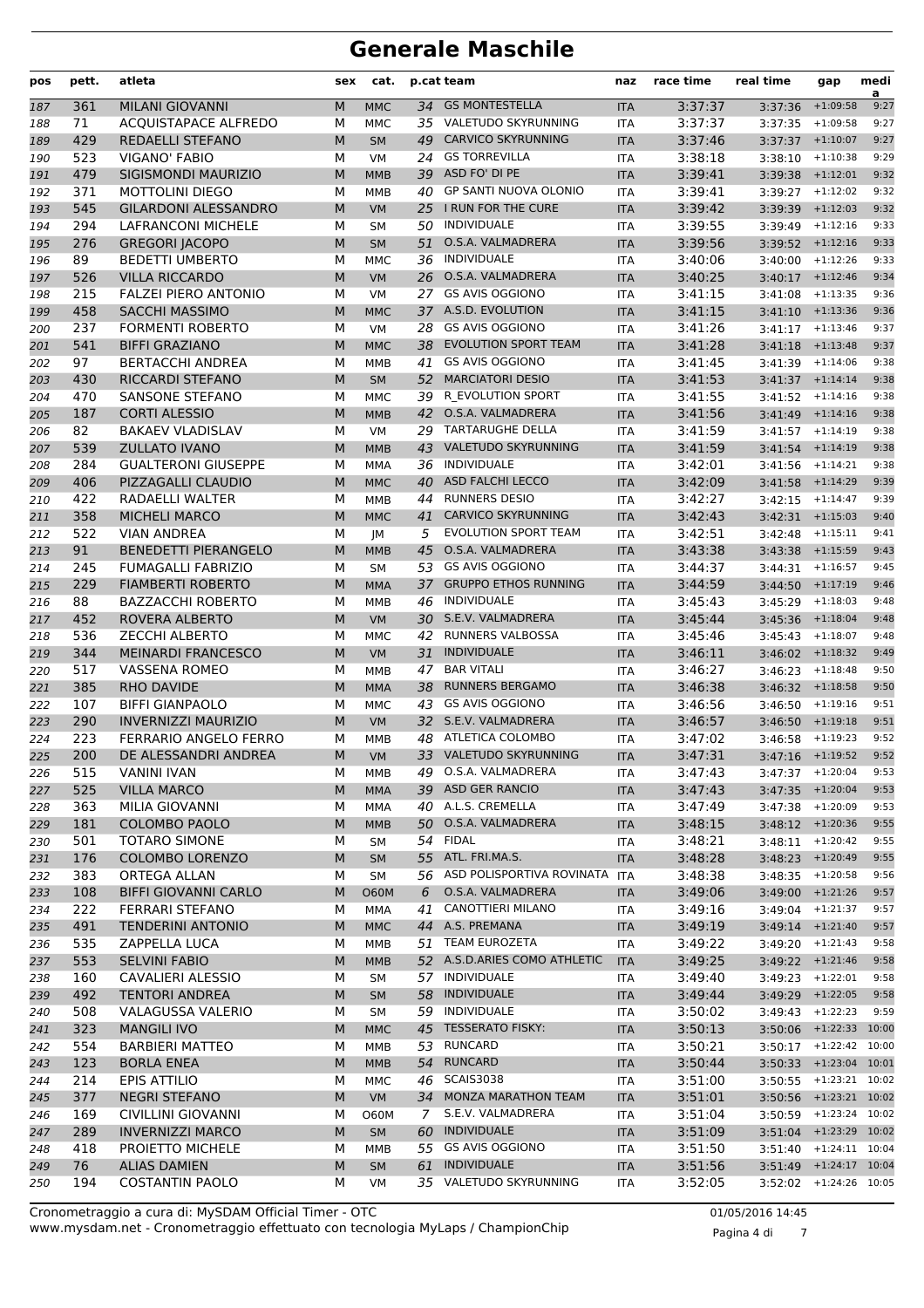| pos        | pett.      | atleta                                    | sex    | cat.                    |    | p.cat team                                       | naz                      | race time          | real time                           | gap                      | medi<br>a |
|------------|------------|-------------------------------------------|--------|-------------------------|----|--------------------------------------------------|--------------------------|--------------------|-------------------------------------|--------------------------|-----------|
| 251        | 305        | <b>LONGHI DOMENICO</b>                    | M      | <b>MMB</b>              |    | 56 O.S.A. VALMADRERA                             | <b>ITA</b>               | 3:52:25            | 3:52:15                             | $+1:24:45$ 10:05         |           |
| 252        | 260        | <b>GEROSA GIOVANNI</b>                    | м      | <b>MMC</b>              |    | 47 SEC CIVATE                                    | <b>ITA</b>               | 3:52:28            |                                     | $3:52:24$ +1:24:48       | 10:06     |
| 253        | 465        | <b>SALVIONI FRANCO</b>                    | M      | <b>MMC</b>              |    | 48 ASD AS MERATE ATLETICA                        | <b>ITA</b>               | 3:52:58            |                                     | $3:52:51$ +1:25:19       | 10:07     |
| 254        | 129        | <b>BRIGATTI DANIELE</b>                   | М      | <b>MMA</b>              |    | 42 S.E.V. VALMADRERA                             | <b>ITA</b>               | 3:53:00            |                                     | 3:52:51 +1:25:20 10:07   |           |
| 255        | 186        | <b>CORTALE AUBIN</b>                      | M      | <b>SM</b>               |    | 62 INDIVIDUALE                                   | <b>ITA</b>               | 3:53:12            |                                     | $3:53:03$ +1:25:32 10:07 |           |
| 256        | 112        | <b>BISOGNO CARLO</b>                      | м      | SM                      |    | 63 ASD FALCHI LECCO                              | ITA                      | 3:53:17            |                                     | $3:53:08$ +1:25:37       | 10:08     |
| 257        | 163        | <b>CERVETTO ANDREA</b>                    | M      | <b>SM</b>               |    | 64 INDIVIDUALE                                   | <b>ITA</b>               | 3:53:26            | 3:53:22 +1:25:46 10:08              |                          |           |
| 258        | 521        | <b>VERONELLI PAOLO</b>                    | М      | <b>VM</b>               |    | 36 INDIVIDUALE                                   | <b>ITA</b>               | 3:53:44            |                                     | 3:53:41 +1:26:05 10:09   |           |
| 259        | 467        | <b>SAMPIETRO FILIPPO</b>                  | M      | <b>MMC</b>              |    | 49 ATLETICA TRIANGOLO                            | <b>ITA</b>               | 3:54:09            |                                     | $3:54:04$ +1:26:29       | 10:10     |
| 260        | 441        | RONDINELLI ROBERTO                        | М      | <b>MMB</b>              | 57 | <b>INDIVIDUALE</b>                               | <b>ITA</b>               | 3:54:22            | 3:54:19                             | $+1:26:42$ 10:11         |           |
| 261        | 178        | <b>COLOMBO MATTEO</b>                     | M      | <b>SM</b>               | 65 | <b>TEAM TECNICA ITALIA</b>                       | <b>ITA</b>               | 3:55:31            |                                     | 3:55:21 +1:27:51 10:13   |           |
| 262        | 164        | <b>CESARIO FILIPPO</b>                    | м      | MMB                     | 58 | RUNNING OLTREPÒ                                  | <b>ITA</b>               | 3:55:31            |                                     | 3:55:20 +1:27:51 10:13   |           |
| 263        | 94         | <b>BERETTA ROBERTO</b>                    | M      | <b>MMC</b>              |    | 50 TEAM TECNICA                                  | <b>ITA</b>               | 3:55:32            | 3:55:22 +1:27:52 10:13              |                          |           |
| 264        | 443        | <b>ROSSI ROBERTO</b>                      | М      | <b>VM</b>               |    | 37 INDIVIDUALE                                   | <b>ITA</b>               | 3:55:39            | 3:55:28                             | $+1:28:00$ 10:14         |           |
| 265        | 444        | <b>ROSSINI ERMANNO</b>                    | M      | <b>MMC</b>              | 51 | <b>ALTITUDE RACE</b>                             | <b>ITA</b>               | 3:55:47            | $3:55:37$ +1:28:08 10:14            |                          |           |
| 266        | 448        | <b>ROTA SIMONE</b>                        | М      | <b>MMA</b>              |    | 43 CARVICO SKYRUNNING                            | <b>ITA</b>               | 3:56:06            |                                     | 3:55:52 +1:28:26 10:15   |           |
| 267        | 330        | <b>MARTINALLI DOMENICO</b>                | M      | <b>VM</b>               |    | 38 G.S. VALGEROLA                                | <b>ITA</b>               | 3:57:00            |                                     | $3:56:53$ +1:29:20 10:17 |           |
| 268        | 263        | <b>GEROSA RICCARDO</b>                    | М      | <b>MMA</b>              |    | 44 O.S.A. VALMADRERA                             | ITA                      | 3:57:09            |                                     | 3:56:58 +1:29:30 10:18   |           |
| 269        | 191        | <b>CORTI MAURO</b>                        | M      | <b>VM</b>               |    | 39 INDIVIDUALE                                   | <b>ITA</b>               | 3:58:13            | $3:58:10$ +1:30:33 10:21            |                          |           |
| 270        | 249        | <b>FUOCO VINCENZO</b>                     | М      | <b>VM</b>               |    | 40 AMATORI LECCO                                 | <b>ITA</b>               | 3:58:38            |                                     | 3:58:29 +1:30:58 10:22   |           |
| 271        | 140        | <b>CAITI DINO</b>                         | M      | <b>MMA</b>              | 45 | <b>TRIATHLON LECCO</b><br><b>IRIENSE VOGHERA</b> | <b>ITA</b>               | 3:58:53            | 3:58:45                             | $+1:31:14$               | 10:22     |
| 272        | 104        | <b>BERTONE FEDERICO</b>                   | М      | <b>MMA</b>              | 46 |                                                  | <b>ITA</b>               | 3:59:31            | 3:59:20                             | $+1:31:52$ 10:24         |           |
| 273        | 151        | <b>CASATI ALBERTO</b>                     | M      | <b>SM</b>               | 66 | ASD BOCIA VERANO BRIANZA                         | <b>ITA</b>               | 4:00:37            | 4:00:25 +1:32:57 10:27              |                          |           |
| 274        | 375        | <b>NEGRI PAOLO</b>                        | м      | <b>MMB</b>              |    | 59 S.E.V. VALMADRERA<br>52 RUNCARD               | ITA                      | 4:00:39            | $4:00:30$ $+1:32:59$ $10:27$        |                          |           |
| 275        | 401        | PIOLINI FLAVIO                            | M      | <b>MMC</b>              |    | 47 O.S.A. VALMADRERA                             | <b>ITA</b>               | 4:00:40            | 4:00:34 +1:33:01 10:27              | $+1:33:12$ 10:27         |           |
| 276        | 510        | <b>VALNEGRI NICOLA</b>                    | М      | <b>MMA</b>              |    | 48 A.S. PREMANA                                  | <b>ITA</b>               | 4:00:51            | 4:00:36<br>$4:00:57$ +1:33:22 10:28 |                          |           |
| 277        | 256<br>460 | <b>GAVARDI NICOLA</b><br><b>SALA OMAR</b> | M<br>М | <b>MMA</b>              |    | 60 INDIVIDUALE                                   | <b>ITA</b>               | 4:01:02<br>4:01:13 |                                     | $+1:33:34$ 10:28         |           |
| 278<br>279 | 209        | <b>DOTTI FRANCESCO PIERO</b>              | M      | <b>MMB</b><br><b>VM</b> |    | 41 CSEN                                          | <b>ITA</b><br><b>ITA</b> | 4:02:46            | 4:01:00                             | 4:02:31 +1:35:07 10:32   |           |
|            | 311        | <b>MAFFEIS MARCO</b>                      | М      | <b>MMB</b>              | 61 | <b>RUNNERS DESIO</b>                             | <b>ITA</b>               | 4:02:54            | 4:02:43 +1:35:15 10:33              |                          |           |
| 280<br>281 | 246        | <b>FUMAGALLI GIANLUCA</b>                 | M      | <b>MMA</b>              |    | 49 O.S.A. VALMADRERA                             | <b>ITA</b>               | 4:03:22            | 4:03:13 +1:35:43 10:34              |                          |           |
| 282        | 503        | <b>TRAVAGLI LUIGI</b>                     | М      | <b>VM</b>               |    | 42 5 CERCHI SEREGNO                              | <b>ITA</b>               | 4:03:51            | 4:03:40                             | $+1:36:11$ 10:35         |           |
| 283        | 241        | <b>FRATUS ANTONIO</b>                     | M      | <b>MMC</b>              | 53 | <b>TEAM EUROZETA</b>                             | <b>ITA</b>               | 4:03:58            | 4:03:55                             | $+1:36:19$ 10:36         |           |
| 284        | 337        | <b>MAURI SILVANO</b>                      | М      | MMB                     | 62 | <b>SEC CIVATE</b>                                | <b>ITA</b>               | 4:04:01            | 4:03:55                             | $+1:36:21$ 10:36         |           |
| 285        | 391        | PELLEGATA LUCA                            | M      | <b>MMA</b>              | 50 | <b>GS AVIS OGGIONO</b>                           | <b>ITA</b>               | 4:04:41            |                                     | 4:04:34 +1:37:01 10:37   |           |
| 286        | 509        | <b>VALENTINI IVAN</b>                     | М      | <b>MMC</b>              |    | 54 RUNNERS BERGAMO                               | ITA                      | 4:06:26            | 4:06:18                             | $+1:38:47$ 10:42         |           |
| 287        | 547        | PALAZZI ANGELO                            | M      | <b>O60M</b>             | 8  | <b>INDIVIDUALE</b>                               | <b>ITA</b>               | 4:06:55            | 4:06:42 +1:39:15 10:43              |                          |           |
| 288        | 392        | PEREGO ALESSANDRO                         | М      | <b>MMB</b>              | 63 | <b>AREND TEAM</b>                                | <b>ITA</b>               | 4:06:56            |                                     | 4:06:47 +1:39:17 10:43   |           |
| 289        | 196        | <b>CURIONI GIANCARLO</b>                  | M      | <b>VM</b>               |    | 43 O.S.A. VALMADRERA                             | <b>ITA</b>               | 4:07:07            | $4:06:51$ +1:39:28 10:43            |                          |           |
| 290        | 549        | REATI ALESSANDRO                          | М      | VM                      |    | 44 ALTITUDE RACE                                 | <b>ITA</b>               | 4:07:37            | 4:07:25 +1:39:57 10:45              |                          |           |
| 291        | 531        | <b>VITALI ROCCO</b>                       | M      | SM                      |    | 67 INDIVIDUALE                                   | <b>ITA</b>               | 4:07:51            | 4:07:48 +1:40:11 10:46              |                          |           |
| 292        | 300        | LAZZARINI AURELIO                         | м      | <b>MMC</b>              |    | 55 VALETUDO SKYRUNNING                           | <b>ITA</b>               | 4:08:22            | $4:08:19$ $+1:40:43$ $10:47$        |                          |           |
| 293        | 386        | <b>PANZERI GIORGIO</b>                    | M      | <b>SM</b>               |    | 68 INDIVIDUALE                                   | <b>ITA</b>               | 4:08:54            | 4:08:43 +1:41:14 10:48              |                          |           |
| 294        | 551        | <b>VIMERCATI ALBERTO</b>                  | М      | MMB                     |    | 64 RUNCARD                                       | ITA                      | 4:09:03            | 4:08:46 +1:41:23 10:48              |                          |           |
| 295        | 90         | <b>BELLOTTI GIOVANNI</b>                  | M      | <b>VM</b>               |    | 45 AMICI DELLO SPORT BRIOSCO                     | <b>ITA</b>               | 4:09:07            | 4:08:58 +1:41:27 10:49              |                          |           |
| 296        | 414        | POZZOLI ROBERTO                           | М      | MMB                     |    | 65 G.S.A. COMETA                                 | ITA                      | 4:10:18            |                                     | 4:10:12 +1:42:39 10:52   |           |
| 297        | 502        | <b>TRASENTE MICHELE</b>                   | M      | <b>MMC</b>              |    | 56 MARCIATORI DESIO                              | <b>ITA</b>               | 4:10:20            | 4:10:03 +1:42:40 10:52              |                          |           |
| 298        | 120        | <b>BONIFACINO SIMONE</b>                  | м      | MMB                     |    | 66 GP SANTI NUOVAOLONIO                          | <b>ITA</b>               | 4:10:20            | 4:10:10 +1:42:40 10:52              |                          |           |
| 299        | 110        | <b>BILANZONE GIUSEPPE</b>                 | M      | <b>MMA</b>              |    | 51 3LIFE                                         | <b>ITA</b>               | 4:11:16            | 4:11:06 +1:43:37 10:55              |                          |           |
| 300        | 407        | PIZZAGALLI LUIGI                          | м      | <b>O60M</b>             | 9  | INDIVIDUALE                                      | <b>ITA</b>               | 4:11:30            | 4:11:28                             | $+1:43:50$ 10:56         |           |
| 301        | 442        | <b>ROSSI NORBERTH</b>                     | M      | <b>MMB</b>              |    | 67 CERVINO TRAILERS                              | <b>ITA</b>               | 4:11:58            | 4:11:49 +1:44:19 10:56              |                          |           |
| 302        | 141        | <b>CAMERIERI GIUSEPPE</b>                 | М      | <b>O60M</b>             |    | 10 VERDE PISELLO GRUP                            | ITA                      | 4:12:01            | 4:11:49                             | $+1:44:21$ 10:56         |           |
| 303        | 273        | <b>GIULIANI EMANUELE</b>                  | M      | <b>SM</b>               |    | 69 ATLETICA PRESEZZO                             | <b>ITA</b>               | 4:12:31            | 4:12:22 +1:44:51 10:58              |                          |           |
| 304        | 190        | <b>CORTI DAVIDE</b>                       | м      | MMA                     |    | 52 DC.80                                         | <b>ITA</b>               | 4:12:40            | 4:12:24 +1:45:01 10:58              |                          |           |
| 305        | 494        | <b>TESTA FABIO</b>                        | M      | <b>MMB</b>              |    | 68 GS AVIS OGGIONO                               | <b>ITA</b>               | 4:12:42            | 4:12:35 +1:45:02 10:58              |                          |           |
| 306        | 336        | <b>MAURI CESARE</b>                       | М      | MMB                     |    | 69 TEAM OTC                                      | ITA                      | 4:12:51            | $4:12:42$ $+1:45:12$ $10:59$        |                          |           |
| 307        | 134        | <b>BURATTI PAOLO</b>                      | M      | <b>VM</b>               |    | 46 CARVICO SKYRUNNING                            | <b>ITA</b>               | 4:12:52            | 4:12:47 +1:45:13 10:59              |                          |           |
| 308        | 464        | SALVINI ALDO                              | М      | MMB                     |    | 70 RUNNERS BERGAMO                               | ITA                      | 4:13:02            | 4:12:47                             | $+1:45:22$ 10:59         |           |
| 309        | 384        | <b>PAGETTI ELIGIO</b>                     | M      | <b>VM</b>               |    | 47 CUS PRO PATRIA MILANO                         | <b>ITA</b>               | 4:13:10            | 4:13:05 +1:45:31 11:00              |                          |           |
| 310        | 428        | RECALCATI MARIO NICOLA                    | м      | VM                      |    | 48 RUNNERS DESIO                                 | ITA                      | 4:13:25            | 4:13:16 +1:45:45 11:00              |                          |           |
| 311        | 373        | <b>NEGRI ETTORE</b>                       | M      | <b>VM</b>               |    | 49 AMICI DELLO SPORT BRIOSCO                     | <b>ITA</b>               | 4:13:30            | 4:13:19 +1:45:50 11:00              |                          |           |
| 312        | 454        | RUMBOLO ALBERTO                           | м      | VM                      |    | 50 AMICI DELLO SPORT BRIOSCO ITA                 |                          | 4:13:39            | 4:13:30                             | $+1:46:00$ 11:01         |           |
| 313        | 317        | <b>MAGNI NICOLA</b>                       | M      | <b>MMB</b>              | 71 | <b>AC PAGNANO</b><br>51 RUNCARD                  | <b>ITA</b>               | 4:13:41            | 4:13:34 +1:46:01 11:01              |                          |           |
| 314        | 297        | LANFRANCHI FRANCESCO                      | М      | VM                      |    |                                                  | ITA                      | 4:13:53            | 4:13:39 +1:46:14 11:01              |                          |           |

www.mysdam.net - Cronometraggio effettuato con tecnologia MyLaps / ChampionChip Cronometraggio a cura di: MySDAM Official Timer - OTC 01/05/2016 14:45

Pagina 5 di 7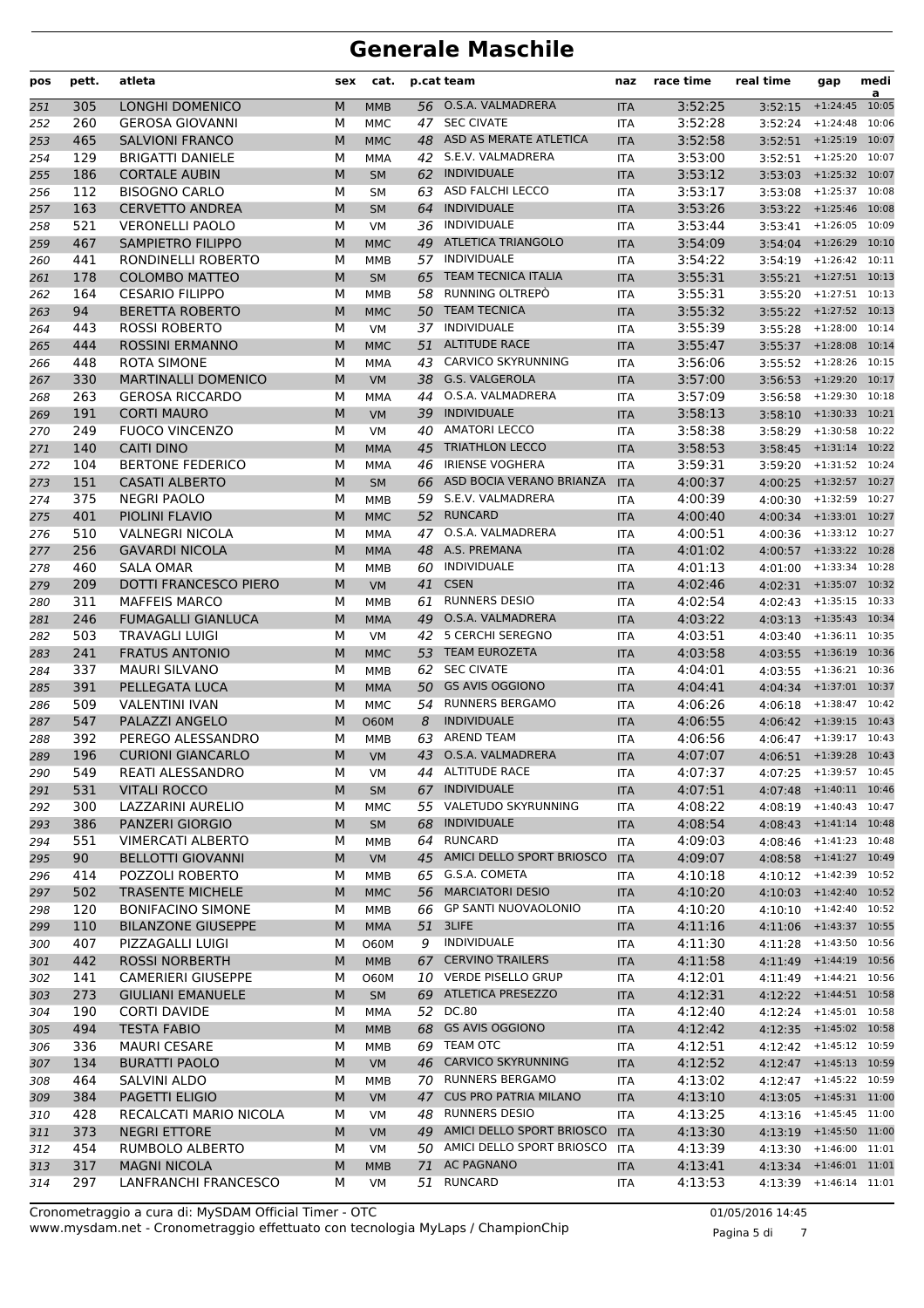| pos        | pett.      | atleta                                    | sex    | cat.                      |          | p.cat team                                              | naz                      | race time          | real time                | gap                                              | medi<br>a |
|------------|------------|-------------------------------------------|--------|---------------------------|----------|---------------------------------------------------------|--------------------------|--------------------|--------------------------|--------------------------------------------------|-----------|
| 315        | 238        | <b>FORMENTINI STEFANO</b>                 | M      | <b>MMA</b>                |          | 53 CARVICO SKYRUNNING                                   | <b>ITA</b>               | 4:13:57            | 4:13:49                  | $+1:46:17$                                       | 11:02     |
| 316        | 117        | <b>BONALANA GUSTAVO</b>                   | М      | <b>MMC</b>                |          | 57 INDIVIDUALE                                          | <b>ITA</b>               | 4:14:41            | 4:14:28                  | $+1:47:01$                                       | 11:03     |
| 317        | 175        | <b>COLOMBO DANIELE</b>                    | M      | <b>VM</b>                 |          | 52 INDIVIDUALE                                          | <b>ITA</b>               | 4:15:14            | 4:15:05                  | $+1:47:35$ 11:05                                 |           |
| 318        | 389        | PARRAVICINI ROBERTO                       | М      | <b>VM</b>                 |          | 53 I BOCIA VERANO BRIANZA                               | <b>ITA</b>               | 4:15:30            | 4:15:26                  | $+1:47:50$ 11:06                                 |           |
| 319        | 380        | <b>NUZZO FRANCESCO</b>                    | M      | <b>MMA</b>                |          | 54 HAPPY RUNNER CLUB                                    | <b>ITA</b>               | 4:15:36            |                          | 4:15:29 +1:47:56 11:06                           |           |
| 320        | 101        | <b>BERTOLA DAVIDE</b>                     | М      | <b>MMB</b>                | 72       | INDIVIDUALE                                             | ITA                      | 4:15:41            | 4:15:25                  | $+1:48:02$ 11:06                                 |           |
| 321        | 340        | <b>MAZZOLENI DANILO</b>                   | M      | <b>VM</b>                 | 54       | O.S.A. VALMADRERA                                       | <b>ITA</b>               | 4:15:52            | 4:15:36                  | $+1:48:12$ 11:06                                 |           |
| 322        | 343        | <b>MEDUGNO ROBERTO</b>                    | М      | <b>MMC</b>                | 58       | <b>GAP SARONNO</b>                                      | <b>ITA</b>               | 4:16:38            |                          | 4:16:31 +1:48:58 11:09                           |           |
| 323        | 269        | <b>GIANOLA FRANCESCO</b>                  | M      | <b>O60M</b>               | 11       | A.S. PREMANA                                            | <b>ITA</b>               | 4:16:42            | 4:16:37                  | $+1:49:03$ 11:09                                 |           |
| 324        | 205        | DELLA ROVERE ANDREA                       | М      | <b>SM</b>                 |          | 70 A.L.S. CREMELLA                                      | <b>ITA</b>               | 4:16:43            | 4:16:35                  | $+1:49:03$ 11:09                                 |           |
| 325        | 451        | ROVELLI RAFFAELE                          | M      | <b>MMB</b>                | 73       | A.L.S. CREMELLA                                         | <b>ITA</b>               | 4:16:43            |                          | 4:16:34 +1:49:03 11:09                           |           |
| 326        | 335        | <b>MASPERI VALERIO</b>                    | М      | <b>VM</b>                 |          | 55 GS AVIS OGGIONO                                      | <b>ITA</b>               | 4:17:08            |                          | 4:17:02 +1:49:29 11:10                           |           |
| 327        | 527        | <b>VISMARA CLAUDIO</b>                    | M      | <b>O60M</b>               |          | 12 GS AVIS OGGIONO                                      | <b>ITA</b>               | 4:17:34            | 4:17:28                  | $+1:49:54$ 11:11                                 |           |
| 328        | 528        | <b>VISMARA GIANCARLO</b>                  | М      | <b>VM</b>                 |          | 56 GS AVIS OGGIONO                                      | <b>ITA</b>               | 4:17:35            | 4:17:28                  | $+1:49:55$ 11:11                                 |           |
| 329        | 170        | <b>COGOTZI GIOVANNI</b>                   | M      | <b>MMB</b>                |          | 74 AFIES COMO ATHLETIC TEAM                             | <b>ITA</b>               | 4:17:42            | 4:17:38                  | $+1:50:02$ 11:12                                 |           |
| 330        | 338        | <b>MAZZA TOMMASO</b>                      | М      | <b>SM</b>                 | 71       | NSC BELLAGIO SKYTEAM                                    | <b>ITA</b>               | 4:17:55            |                          | $4:17:42$ +1:50:15 11:12                         |           |
| 331        | 268        | <b>GIANOLA DIONIGI</b>                    | M      | <b>VM</b>                 |          | 57 A.S. PREMANA                                         | <b>ITA</b>               | 4:17:56            |                          | 4:17:50 +1:50:17 11:12                           |           |
| 332        | 462        | <b>GIRGI GIONATA</b>                      | М      | <b>SM</b>                 |          | 72 ATLETICA LOMAZZO                                     | <b>ITA</b>               | 4:18:12            | 4:17:58                  | $+1:50:32$ 11:12                                 |           |
| 333        | 548        | PANZERI MATTIA                            | M      | <b>SM</b>                 | 73       | <b>INDIVIDUALE</b>                                      | <b>ITA</b>               | 4:18:15            | $4:18:10$ +1:50:35 11:13 |                                                  |           |
| 334        | 394        | PEROSSI ALESSANDRO                        | М      | <b>MMA</b>                |          | 55 O.S.A. VALMADRERA                                    | <b>ITA</b>               | 4:18:25            | 4:18:13                  | $+1:50:45$ 11:13                                 |           |
| 335        | 218        | <b>FANTINI GIULIANO</b>                   | M      | <b>MMA</b>                | 56       | <b>INDIVIDUALE</b>                                      | <b>ITA</b>               | 4:18:26            | 4:18:15                  | $+1:50:47$ 11:13                                 |           |
| 336        | 438        | RIVA DAVIDE CARLO                         | М      | <b>MMC</b>                | 59       | INDIVIDUALE                                             | ITA                      | 4:19:16            | 4:19:11                  | $+1:51:36$ 11:16                                 |           |
| 337        | 155        | <b>CASTELLI GEROLAMO</b>                  | M      | <b>O60M</b>               | 13       | <b>GS AVIS OGGIONO</b>                                  | <b>ITA</b>               | 4:19:24            |                          | 4:19:19 +1:51:45 11:16                           |           |
| 338        | 495        | THALER ITALO                              | М      | <b>O60M</b>               |          | 14 S.E.V. VALMADRERA                                    | <b>ITA</b>               | 4:19:24            |                          | $4:19:17$ $+1:51:45$ $11:16$                     |           |
| 339        | 408        | PIZZI ALESSANDRO                          | M      | <b>MMA</b>                |          | 57 TEAM OTC                                             | <b>ITA</b>               | 4:19:50            |                          | 4:19:36 +1:52:11 11:17                           |           |
| 340        | 208        | DOGLIOTTI IVANO                           | М      | <b>MMB</b>                |          | 75 TEAM OTC                                             | <b>ITA</b>               | 4:19:50            | 4:19:36                  | $+1:52:11$ 11:17                                 |           |
| 341        | 345        | <b>MELCHIORRE LUIGI</b>                   | M      | <b>VM</b>                 | 58       | <b>INDIVIDUALE</b>                                      | <b>ITA</b>               | 4:19:58            | 4:19:48                  | $+1:52:18$ 11:17                                 |           |
| 342        | 537        | <b>ZUCCHINALI ROBERTO</b>                 | М      | <b>VM</b>                 | 59       | <b>RUNNERS BERGAMO</b>                                  | <b>ITA</b>               | 4:20:04            |                          | $4:19:54$ $+1:52:25$ $11:18$                     |           |
| 343        | 80         | <b>AONDIO MARCELLO</b>                    | M      | <b>SM</b>                 | 74       | <b>INDIVIDUALE</b>                                      | <b>ITA</b>               | 4:20:23            |                          | 4:20:07 +1:52:44 11:18                           |           |
| 344        | 152        | <b>CASPARRI ANTONIO</b>                   | М      | <b>VM</b>                 | 60       | 2002 MARATHON CLUB                                      | <b>ITA</b>               | 4:20:25            | 4:20:11                  | $+1:52:45$ 11:18                                 |           |
| 345        | 453        | ROWSELL DOMINIC                           | M      | <b>O60M</b>               |          | 15 PODISTI DA MARTE                                     | <b>ITA</b>               | 4:20:57            |                          | 4:20:48 +1:53:17 11:20                           |           |
| 346        | 329        | <b>MARIANI FABIO</b>                      | М      | <b>VM</b>                 | 61       | <b>RUNNERS DESIO</b><br><b>G.P. MARCIATORI COGLIATE</b> | <b>ITA</b>               | 4:21:00            | 4:20:46                  | +1:53:21 11:20                                   |           |
| 347        | 85         | <b>BARBATO FRANCESCO</b>                  | M      | <b>VM</b>                 | 62       | INDIVIDUALE                                             | <b>ITA</b>               | 4:21:10            | 4:21:05                  | $+1:53:31$ 11:21                                 |           |
| 348        | 550        | <b>SALA GIORGIO</b><br><b>TESTA CARLO</b> | М<br>M | <b>O60M</b><br><b>MMC</b> | 16<br>60 | O.S.A. VALMADRERA                                       | ITA<br><b>ITA</b>        | 4:22:08<br>4:22:08 |                          | 4:22:01 +1:54:28 11:23<br>4:22:01 +1:54:29 11:23 |           |
| 349        | 493<br>500 | TORNAGHI MARCELLO                         | М      |                           | 58       | POL.TEAM BRIANZA LISSONE                                |                          | 4:23:57            |                          | 4:23:45 +1:56:18 11:28                           |           |
| 350        | 445        | <b>ROTA CRISTIAN</b>                      | M      | <b>MMA</b><br><b>MMA</b>  |          | 59 BERGAMO STARS                                        | <b>ITA</b><br><b>ITA</b> | 4:24:44            |                          | 4:24:33 +1:57:05 11:30                           |           |
| 351<br>352 | 487        | TAGLIABUE GIOVANNI                        | м      | <b>O60M</b>               | 17       | P. US. ACLI GIURIATI P.                                 | <b>ITA</b>               | 4:24:45            | 4:24:40                  | $+1:57:05$ 11:30                                 |           |
| 353        | 299        | <b>LAZZARI MICHELE</b>                    | M      | <b>MMB</b>                |          | 76 3LIFE                                                | <b>ITA</b>               | 4:24:57            |                          | 4:24:50 +1:57:18 11:30                           |           |
| 354        | 253        | <b>GALIMBERTI ROBERT</b>                  | М      | MMC                       |          | 61 G.P. GAMBER DE CUNCURES                              | <b>ITA</b>               | 4:25:28            |                          | 4:25:20 +1:57:49 11:32                           |           |
| 355        | 221        | <b>FERRARI DIEGO</b>                      | M      | <b>MMB</b>                |          | 77 EUROATLETICA 2002                                    | <b>ITA</b>               | 4:26:30            |                          | 4:26:17 +1:58:50 11:34                           |           |
| 356        | 189        | <b>CORTI DANIELE</b>                      | м      | MMA                       |          | 60 R_EVOLUTION SPORT                                    | <b>ITA</b>               | 4:27:50            |                          | 4:27:46 +2:00:10 11:38                           |           |
| 357        | 144        | <b>CAPPELLER ANGELO</b>                   | M      | <b>VM</b>                 |          | 63 AMICI DELLO SPORT BRIOSCO                            | <b>ITA</b>               | 4:28:26            | 4:28:19 +2:00:46 11:39   |                                                  |           |
| 358        | 417        | PRIVITERA ANDREA                          | м      | <b>SM</b>                 |          | 75 ASD TEAM PASTURO -                                   | ITA                      | 4:29:39            | 4:29:22 +2:01:59 11:42   |                                                  |           |
| 359        | 296        | LANDONE ALESSANDRO                        | M      | <b>MMC</b>                | 62       | LUPI D'APPENNINO                                        | <b>ITA</b>               | 4:29:47            | 4:29:32 +2:02:08 11:43   |                                                  |           |
| 360        | 433        | RIGOLLI ARMANDO                           | М      | VM                        |          | 64 LUPI D'APPENNINO ASD                                 | ITA                      | 4:29:48            |                          | $4:29:33$ $+2:02:08$ $11:43$                     |           |
| 361        | 248        | <b>FUNES ANDREA</b>                       | M      | <b>MMB</b>                |          | 78 BAR VITALI                                           | <b>ITA</b>               | 4:29:59            |                          | 4:29:56 +2:02:20 11:44                           |           |
| 362        | 267        | <b>GIANI ROBERTO</b>                      | М      | VM                        |          | 65 G.S. VILLA GUARDIA                                   | <b>ITA</b>               | 4:31:40            |                          | $4:31:32$ $+2:04:01$ $11:48$                     |           |
| 363        | 346        | MELLERA FABRIZIO                          | M      | <b>VM</b>                 |          | 66 O.S.A. VALMADRERA                                    | <b>ITA</b>               | 4:32:05            | 4:31:58 +2:04:26 11:49   |                                                  |           |
| 364        | 168        | CIVATI ANGELO CLAUDIO                     | м      | MMC                       |          | 63 INDIVIDUALE                                          | ITA                      | 4:32:34            | 4:32:29                  | $+2:04:55$ 11:50                                 |           |
| 365        | 381        | <b>OLIVERIO PIETRO</b>                    | M      | <b>MMB</b>                |          | 79 HAPPY RUNNER CLUB                                    | <b>ITA</b>               | 4:33:46            | 4:33:38                  | $+2:06:07$ 11:53                                 |           |
| 366        | 84         | <b>BALDASSARI MARCO</b>                   | М      | MMC                       |          | 64 INDIVIDUALE                                          | ITA                      | 4:34:23            | 4:34:17                  | $+2:06:44$ 11:55                                 |           |
| 367        | 426        | RAVOT VITTORIO                            | M      | <b>VM</b>                 |          | 67 ATLETICA MONZA                                       | <b>ITA</b>               | 4:34:40            |                          | 4:34:31 +2:07:00 11:56                           |           |
| 368        | 532        | VITTORINI ALESSANDRO                      | м      | MMA                       | 61       | INDIVIDUALE                                             | ITA                      | 4:35:20            |                          | $4:35:05$ $+2:07:41$ $11:57$                     |           |
| 369        | 109        | <b>BIFFI LUIGI</b>                        | M      | <b>MMB</b>                |          | 80 RUNCARD                                              | <b>ITA</b>               | 4:35:32            | 4:35:17 +2:07:53 11:58   |                                                  |           |
| 370        | 137        | <b>BUTTI IVANO</b>                        | М      | <b>MMC</b>                |          | 65 R EVOLUTION SPORT                                    | <b>ITA</b>               | 4:36:05            | 4:36:01                  | $+2:08:26$ 12:00                                 |           |
| 371        | 98         | <b>BERTANI FRANCESCO</b>                  | M      | <b>VM</b>                 |          | 68 CARVICO SKYRUNNING                                   | <b>ITA</b>               | 4:36:37            | 4:36:31 +2:08:57 12:01   |                                                  |           |
| 372        | 322        | <b>MANDELLI GIUSEPPE</b>                  | М      | <b>O60M</b>               |          | 18 EVOLUTION SPORT TEAM                                 | ITA                      | 4:36:53            | 4:36:50                  | $+2:09:14$ 12:02                                 |           |
| 373        | 432        | <b>RIGAMONTI MARCO</b>                    | M      | <b>MMB</b>                | 81       | <b>INDIVIDUALE</b>                                      | <b>ITA</b>               | 4:36:57            |                          | 4:36:51 +2:09:18 12:02                           |           |
| 374        | 529        | <b>VISTALLI ERMANDO</b>                   | М      | VM                        |          | 69 CARVICO SKYRUNNING                                   | <b>ITA</b>               | 4:37:29            |                          | $4:37:16$ +2:09:49 12:03                         |           |
| 375        | 293        | <b>LAFFI MATTEO</b>                       | M      | JM                        | 6        | <b>INDIVIDUALE</b>                                      | <b>ITA</b>               | 4:37:31            | 4:37:15 +2:09:52 12:03   |                                                  |           |
| 376        | 154        | CASTELLETTI MAURIZIO                      | М      | <b>MMC</b>                |          | 66 G.S.A. COMETA                                        | <b>ITA</b>               | 4:37:40            | 4:37:28                  | $+2:10:00$ 12:03                                 |           |
| 377        | 478        | SHUTKOVSKIY EDUARD                        | M      | VM                        | 70       | <b>TARTARUGHE DELLA</b>                                 | <b>ITA</b>               | 4:38:08            | 4:38:06 +2:10:28 12:05   |                                                  |           |
| 378        | 459        | SACCHI PAOLO                              | М      | <b>MMC</b>                |          | 67 SEMMATT                                              | ITA                      | 4:38:45            |                          | 4:38:37 +2:11:06 12:06                           |           |

www.mysdam.net - Cronometraggio effettuato con tecnologia MyLaps / ChampionChip Cronometraggio a cura di: MySDAM Official Timer - OTC 01/05/2016 14:45

Pagina 6 di 7